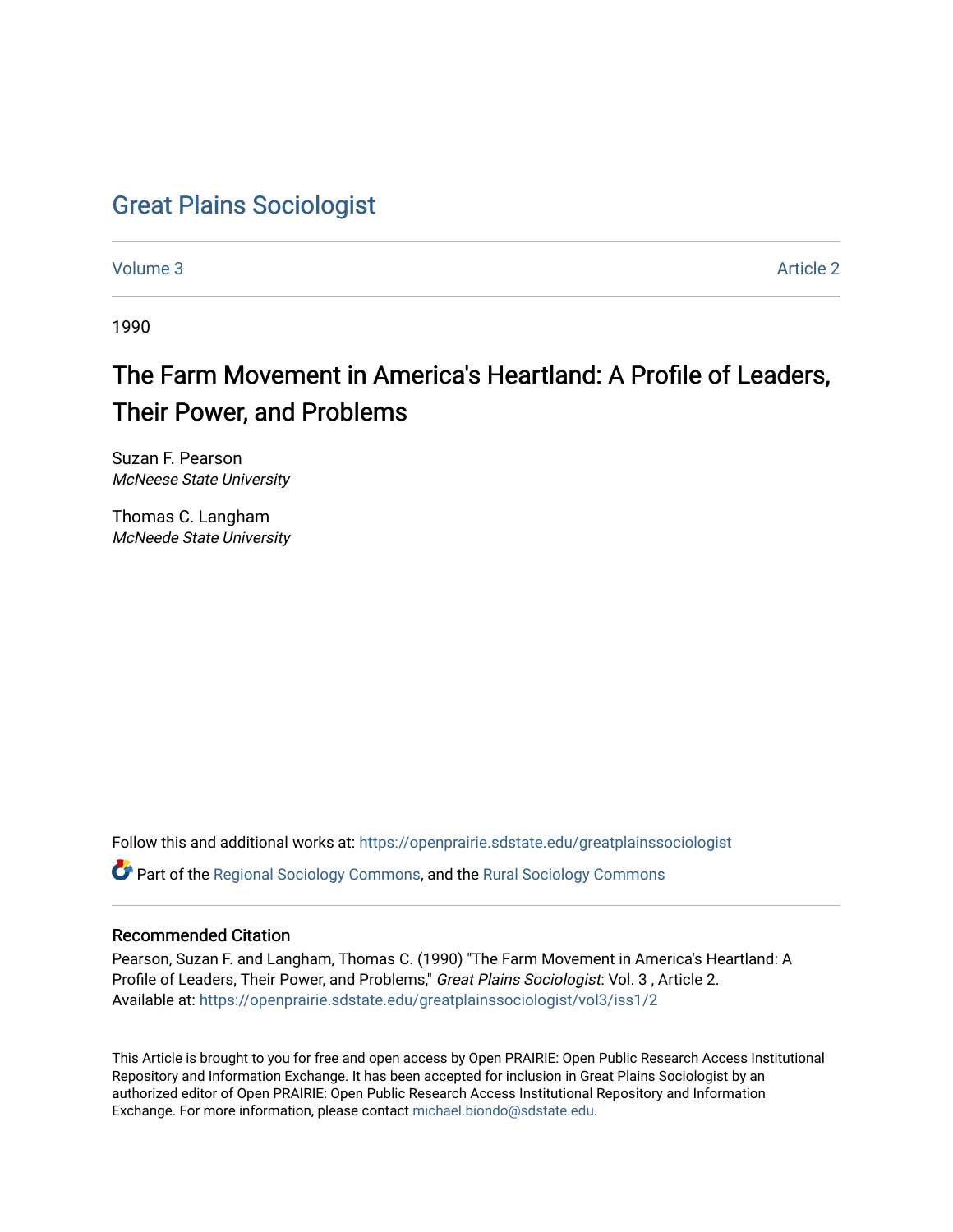Pearson and Langham: Farm Movement in America's Heartland

# THE FARM MOVEMENT IN AMERICA'S HEARTLAND: A PROFILE OF LEADERS, THEIR POWER, AND PROBLEMS

Suzan F. Pearson and Thomas C. Langham Department of Social Sciences McNeese State University

### **Introduction**

A body of new farm leaders emerged during the mid-1980s in response to the farm crisis in the Upper Midwest. This paper explores the influence of these leaders in shaping the direction of their groups. It does so through examining the farm leaders' socio-demographic characteristics, their use of power, and the way they confront problems. The leaders of two groups, the Farm Crisis Committee (FCC) and Groundswell (GS), are studied. The data for this paper were collected through use of a nonrandom-purposive sampling method. They were gathered through administration of a survey questionnaire in 1986 and intensive interviews during 1986-87. All eight of the FCC's and seven of nine ofGS's founding leaders participated. These persons were identifled as leaders because they held elected or appointed positions in their groups. The surveys and interviews for the leaders of the FCC were carried out at the group's office in Emerson, Nebraska, while those of GS, because the organization in its early days had no headquarters, were conducted at their individual homes or in restaurants throughout Minnesota. This paper's findings are further supported through use of documentary data from the farm groups and' supplementary secondary data, including scholarly publications, magazines, newspapers, and a television documentary.

The FCC and GS, as groups giving rise to a social movement, might be studied in many ways, but this paper focuses on exploring the leaders' influence in shaping the groups. Much of the scholarly literature on social movements explores how and why they originate. Social movements have been explained through structural (Brinton, 1965; Smelser, 1973), socialpsychological (Davies, 1962; Gurr, 1968, 1970), and organizational theories (Gamson, 1975; Obershcall, 1973; Tilly, 1975). Comparatively little theoretical attention has been given to discussing who leaders are and what they do.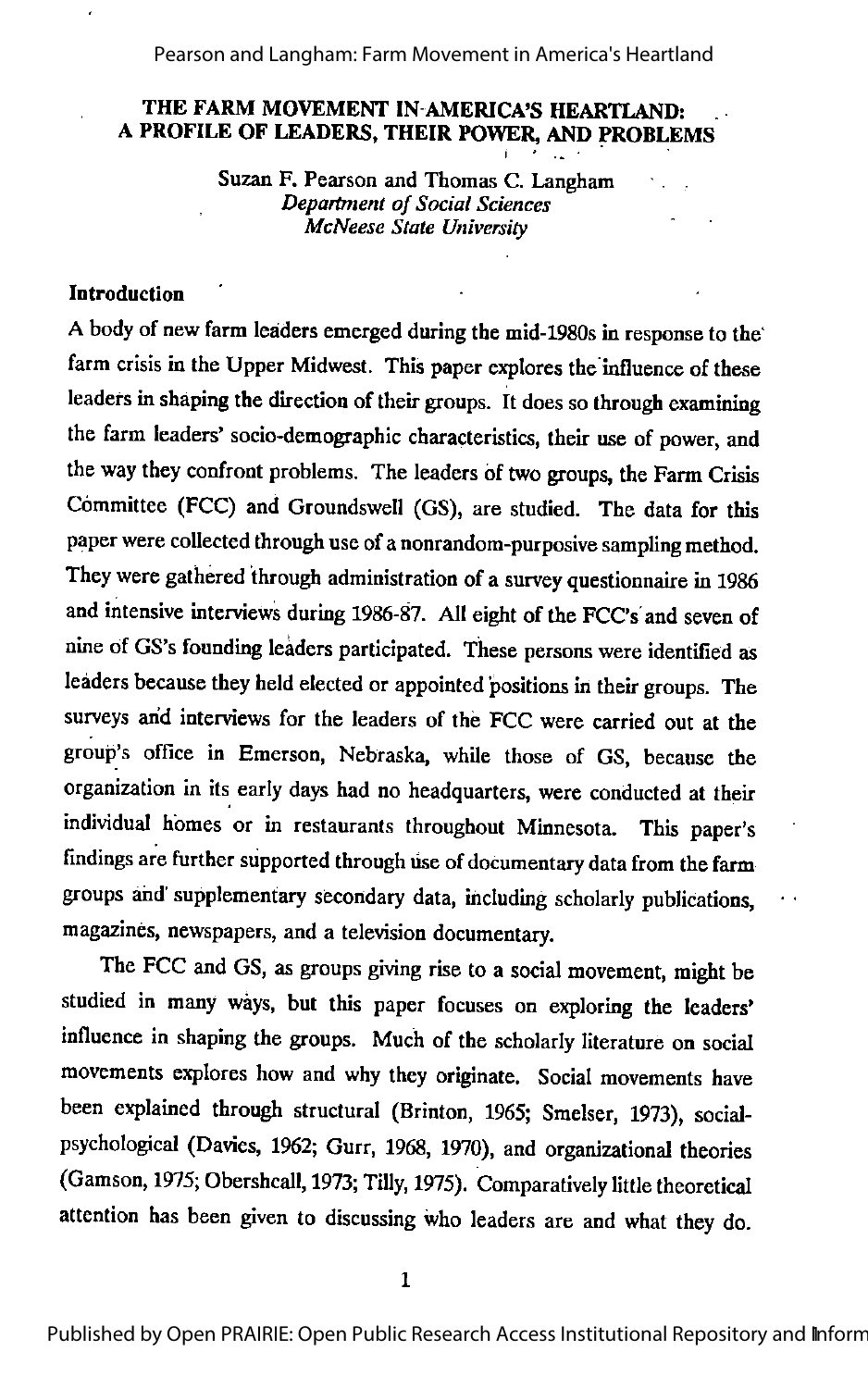'Among those who have discussed leadership styles are Rex D. Hooper (1950), Rudolph Heberle (1951), Kurt and Gladys Lang (1961), and Lewis M. Killian (1964: 440-43). Killian provides the most useful model. He suggests that there are three basic kinds of leaders: charismatic, administrative, and intellectual. The charismatic leader uses personal attractiveness to rally followers. The administrative leader takes care of everyday organizational problems. And, the intellectual leader creates ideology. Killian adds that the charismatic leader often gives rise to the movement, while the administrative leader acts to consolidate it. In discussing how the farm leaders shaped their movement, this paper points out the leaders' different leadership styles, and notes how these styles influenced their movement.

The farm crisis of the mid-1980s had deep historical roots in the Midwest. Almost from the beginning of the region's settlement in the mid-ninetcenlh century, farmers experienced problems wth weather and financing. Farmers historically believed they could succeed, but the problems they confronted repeatedly overwhelmed them. Continuing crises caused serious weaknesses within the principal institutions of farm communities. Farmers were left vulnerable to little understood outside forces, and this resulted in the sustained removal from the land with often catastrophic consequences for their families (Fite, 1981; Hamilton, 1986; Lewontin and Berlan, 1986; Nugent, 1986; Rasmussen, 1986; Taylor, 1953; Waterfield, 1986: 1-18; Wimberly, 1986). Agrarian protest movements in the Midwest have always lacked economic, political, and social coherence because farmers have remained isolated from the rapidly modernizing world and clung tenaciously to their traditional norms, values, and beliefs (Hoover, 1983; Kerbo, 1983: 268-72; Kolko, 1984. 23-26, McNaU, 1988; Roberts and Kloss, 1979). Yet despite the objective conditions that farmers have faced, and probably because they failed to understand them fully, farmers have continued their attempts to organize to defend what they have perceived to be their own interests (Savola, 1985).

The historical crisis of the farmer in the Upper Midwest continued up through the mid-1980s. The Farm Credit system reported a loss on farm loans of \$2.69 billion for 1985, its first loss since the Great Depression of the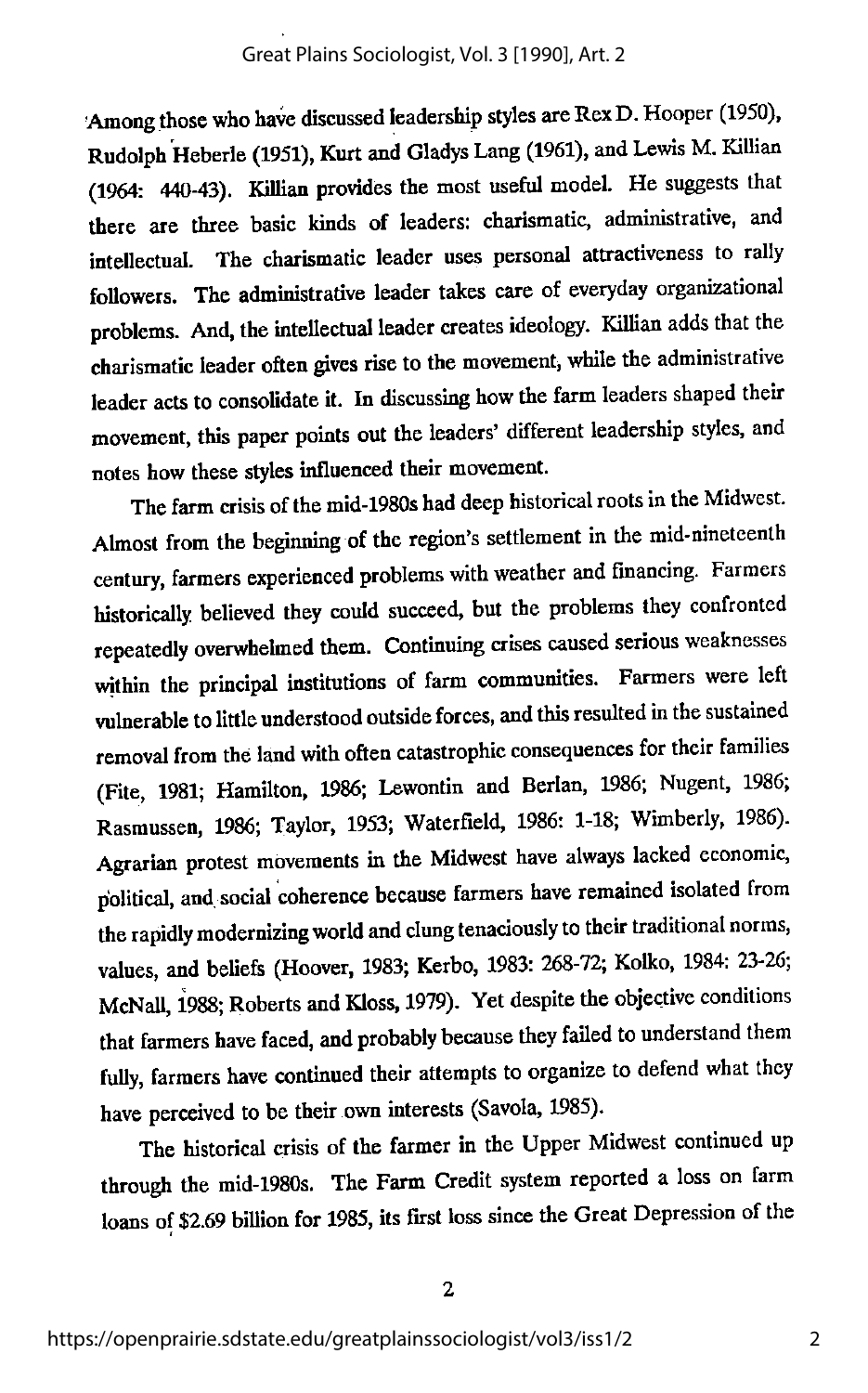1930s and the largest' debt ever posted by'ari American banking institution (Dorr, 1986). The United States Department of Agriculture (1985) estimated in March 1985 that 386,000 (18.0%) of the nations's 2.1million farms were in financial distress, and that 93,000 (4.5%) of these farms were technically insolvent. Roughly 5.0% of America's farmers left the land in 1985 (Eason, 1986). The Midwest Association of State Departments of Agriculture estimated that about 5.0% of all farms in nine Midwestern states would fail in 1986 (Cordes, 1986). Stuart Hardy, an agricultural expert of the United States Chamber of Commerce, predicted that in 1986 there would be "another big bloodletting" (Eason, 1986). In addition, Robert Thompson, the Assistant Secretary of Agriculture, commented that the Reagan Administration would like a 10.0% shrinkage in the land farmed between 1986-89. He further concluded that there were "too many farmers" (Eason, 1986). American farmers seemed to be in serious financial trouble and could expect little help from their government. The severity of the conditions that the farmers confronted gave rise to new farm protest. '

# The Rise of the New Groups and Their Leaders

Numerous new farm groups emerged after mid-1984 in response to the farm crisis. These groups were the offspring of the American Agricultural Movement of the late 1970s, which had emulated the strategies of previous generations of farm activists and the more recent civil rights and antiwar protesters, in an attempt to-extract agricultural reform from the federal and state governments (Browne, 1988: 66-72). The new farm groups struggled to protest conditions, lobby politicians, prowde emotional health care, supply emergency food, furnish information through telephone networks, and answer religious needs. These groups, generally speaking, suffered from lack of dayto-day organizational skills, understanding of the problems they confronted, and vision about the kind of change that was necessary to resolve their problems. These organizations were overwhelmingly committed to nonviolent reform, although some right-wing fringe groups existed that advocated violent resistance and even overthrow of the national government (Harrison, 1985;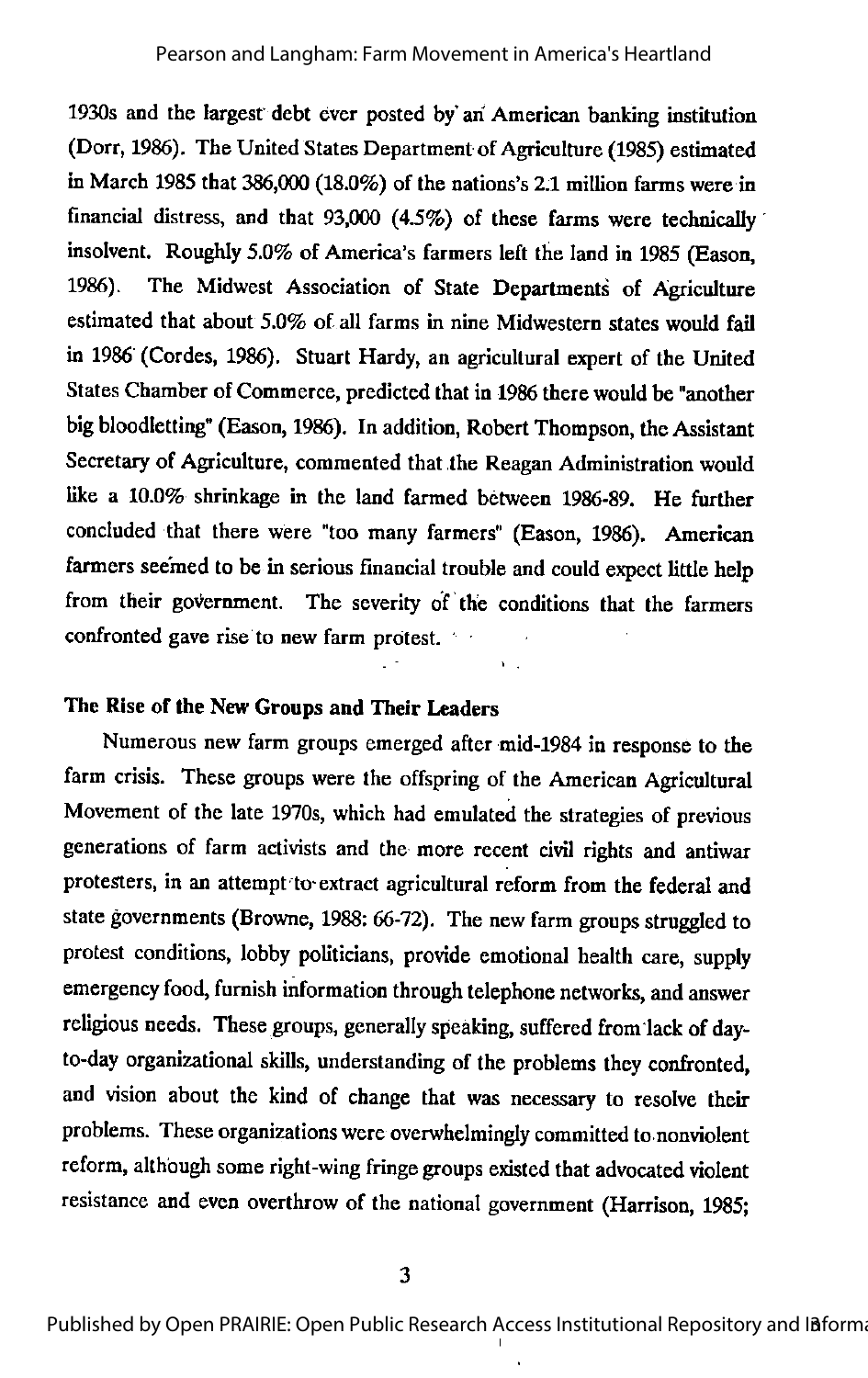Scholer, 1985). Among the most interesting developments of the new farm groups was the emergence of women into leadership roles. This change took place in conjunction with the more active role that women were playing throughout American society. These farm groups together momentarily became in the mid-1980s a powerful voice in the Midwest that called attention to the farm crisis not only in their region but throughout the nation. Among the newly emerging groups were the FCC and GS.

The FCC first appeared on the scene in November 1984. A group of farmers, who visited regularlyat Tim Wrage's Emerson Fertilizer Company, a daily gathering spot for farmers from the area around Emerson, Nebraska, started the organization and elected Wrage as its leader. They believed Wrage was the most qualified to head up the group because he was a community business leader, had a college bachelor's degree, and solved problems quickly. The founders, in short, liked and respected Wrage (Fuchser, 1986; Wrage, 1986). Wrage quickly took control of the organization ^ving it coherence and direction as an activist farm group.

GS also began in November 1984, but in a somewhat different fashion. Bobbi Folzine and the head of Job Service in Worthmgton, Minnesota, wrote a grant proposal to obtain legal aid and psychological counseling for farmers in financial trouble. The grant in its final form was approved for the purpose of helping farmers to get out of farming. Polzine wanted nothing to do with a program that encouraged framers to quit. She and several friends subsequently got together and planned a farm rally that was held at Memorial Stadium in Worthington during November. About five hundred persons attended the rally. Polzine commented to a news reporter that this represented a "groundswell." The name of the group accordingly emerged from the rally, and along with it Polzine as GS's foremost leader (Larson, 1986; Polzine, 1986).

Under the leadership of Wrage and Polzine, the founders of the FCC and GS worked to form their respective organizations. Both groups elected leaders, and established official policy. The FCC's leaders initially set their group's goals to obtain higher prices for commodities, lower interest rates on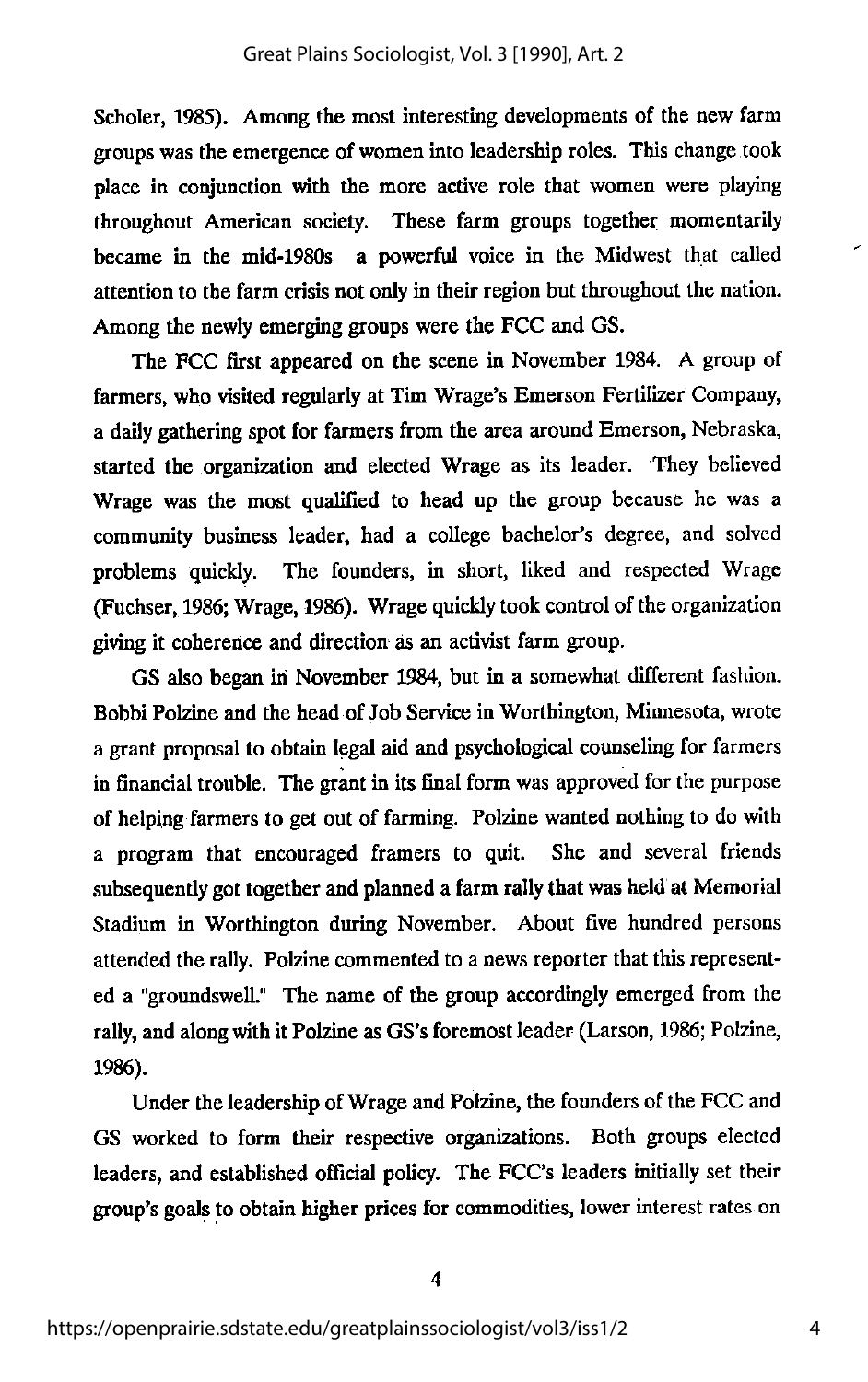operating capital, government imposition of a 5.0% limit on foreign matter in grain, short-term guaranteed farm operating loans, and a sense of unity and support among farmers and their organizations (Farm Crisis Committee, 1984). GS, likewise, elected its first leaders in November 1984. These leaders formed OS's initial steering committee. They formulated OS's first policy positions calling for a moratorium on farm, home, business, and bank foreclosures, a fair price for agricultural products, lower interest rates, farm debt reduction, and a short-term program of guaranteed farm operating loans (Groundswell, 1984). Both groups' goals were thus much the same.

The FCC and GS's strategies for achieving their goals also had common elements, for both wshed to approach legislative bodies for reformist remedies. The FCC primarily looked to the federal congress for answers, while GS focused its efforts on gaining legislative assistance at the state level. Both groups carried on campaigns to make their positions known to politicians, the media, and the people in their areas! What differentiated these groups from the standpoint of strategy was that the FCC came to rely almost solely upon lobbying, while GS advocated not only the use of lobbying but nonviolent, passive resistance. This difference in strategic approaches gave these groups quite different public images, even though from the beginning their goals were quite similar.

' The FCC held a rally at the Sioux City Municipal Auditorium in January 1985 attracting about four thousand persons (Antonen, 1985). The FCC also sponsored a benefit concert at the Sioux City Municipal Auditorium in August 1985. The concert, which featured country-western singer Merle Haggard drew an attendance of about 4,500 (Fuchser, 1986). Haggard donated \$10,000 to the FCC despite the attendance being insufficient to cover the concert's costs. The FCC leaders, after this activity, stopped organizing mass rallies because they believed them to be an ineffective way to bring about relief from their problems. Thereafter, the FCC leadersfocused their effortson lobbying the federal government (Wrage, 1986).

The GS leaders' first major action came when they called upon farmers to march to the Minnesota capitol to protest farm conditions. This rally took

 $\ddot{\phantom{0}}$ 

Published by Open PRAIRIE: Open Public Research Access Institutional Repository and Ififorma

٠.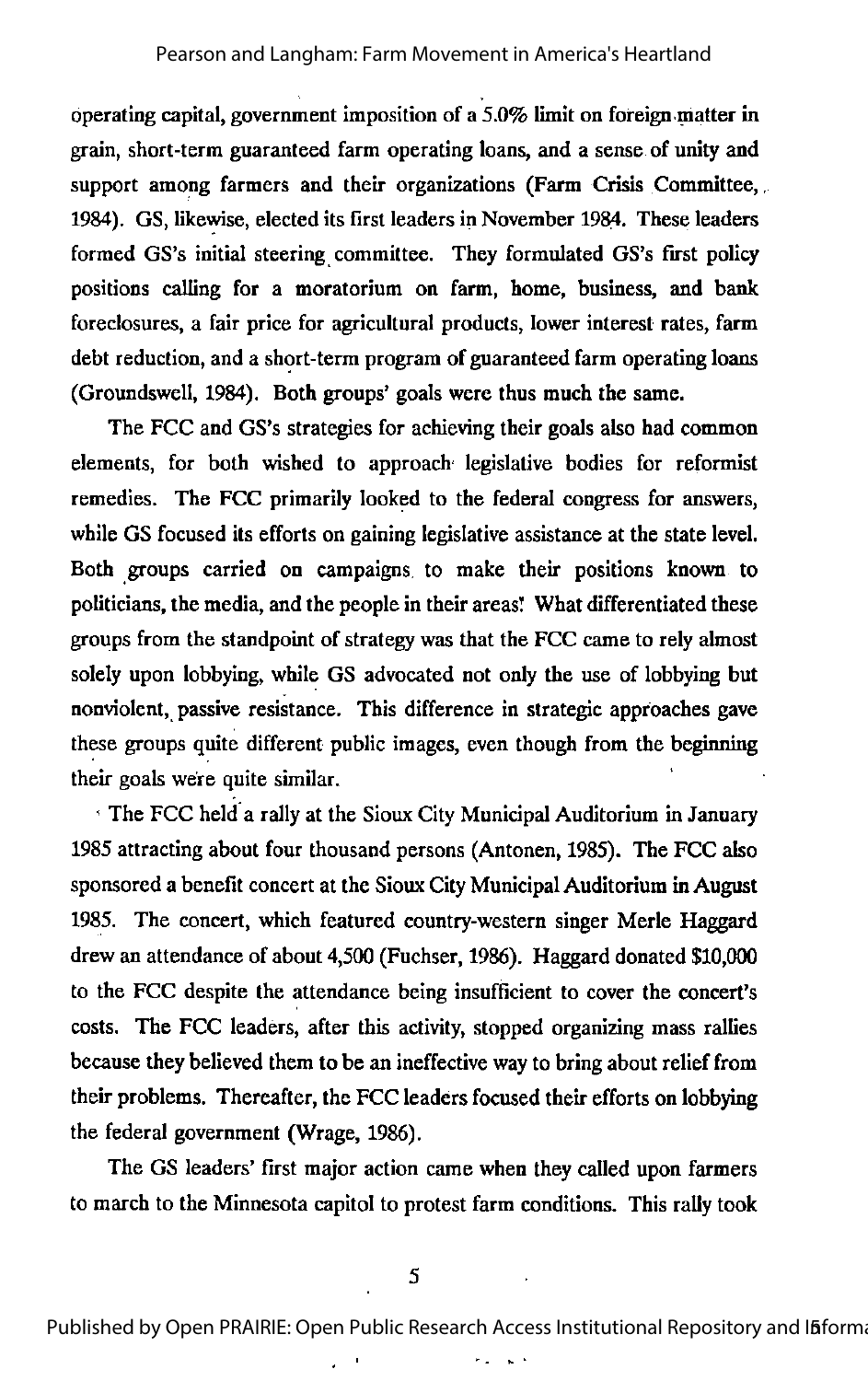place during January 1985. It drewbetween ten and twelve thousand farmers ("Farmer Solidarity," 1985). Twelve people were arrested for disorderly conduct and criminal trespass (Malcolm, 1985). A small band of GS activists next took over the Production Credit Association office in Worthington during April to protest the planned foreclosure on the Polzine farm. Several people were also arrested at this gathering (Grant, 1985; Willette, 1985). The leaders of GS led a second march on the state capitol during January 1986, but only about 2,500 persons participated (Swoboda, 1986). GS activists additionally blocked foreclosure auctions throughout 1985 and early 1986 in an effort to keep Minnesota farmers on the land and to draw attention to their plight. They also pursued a more quiet approach of lobbying state legislators for help.

Despite the FCC and GS activists' efforts to bring government assistance through high-visibility actions and less attention-getting lobbying, these groups never really gained a sizable popular following, though they did at times attract large crowds with their mass rallies. The peak number of active supporters for each of the groups was probably never more than five hundred persons. Popular support from the farm community, as displayed by attendance at massrallies, plainly dwindled for both groups by early in 1986. Farmers still faced economic hardship and foreclosures, and the new farm groups had made no real progress through protest or lobbying in bringing the crisis to an end (Young, 1986).

#### Characteristics of the Leaders

A glimpse into the backgrounds of the farm leaders helps to explain how they affected their groups and struggled to resolve the crisis. This section therefore looks at different sodo-demographic characteristics of the leaders, including sex, age, education, occupation, income, social assistance use, religion, participation in organizations, and political identification. The information used to construct this profile was taken from both the question naires and interviews. The questionnaires supplied details concerning specific characteristics, and the interviews furnished additional insights and aided in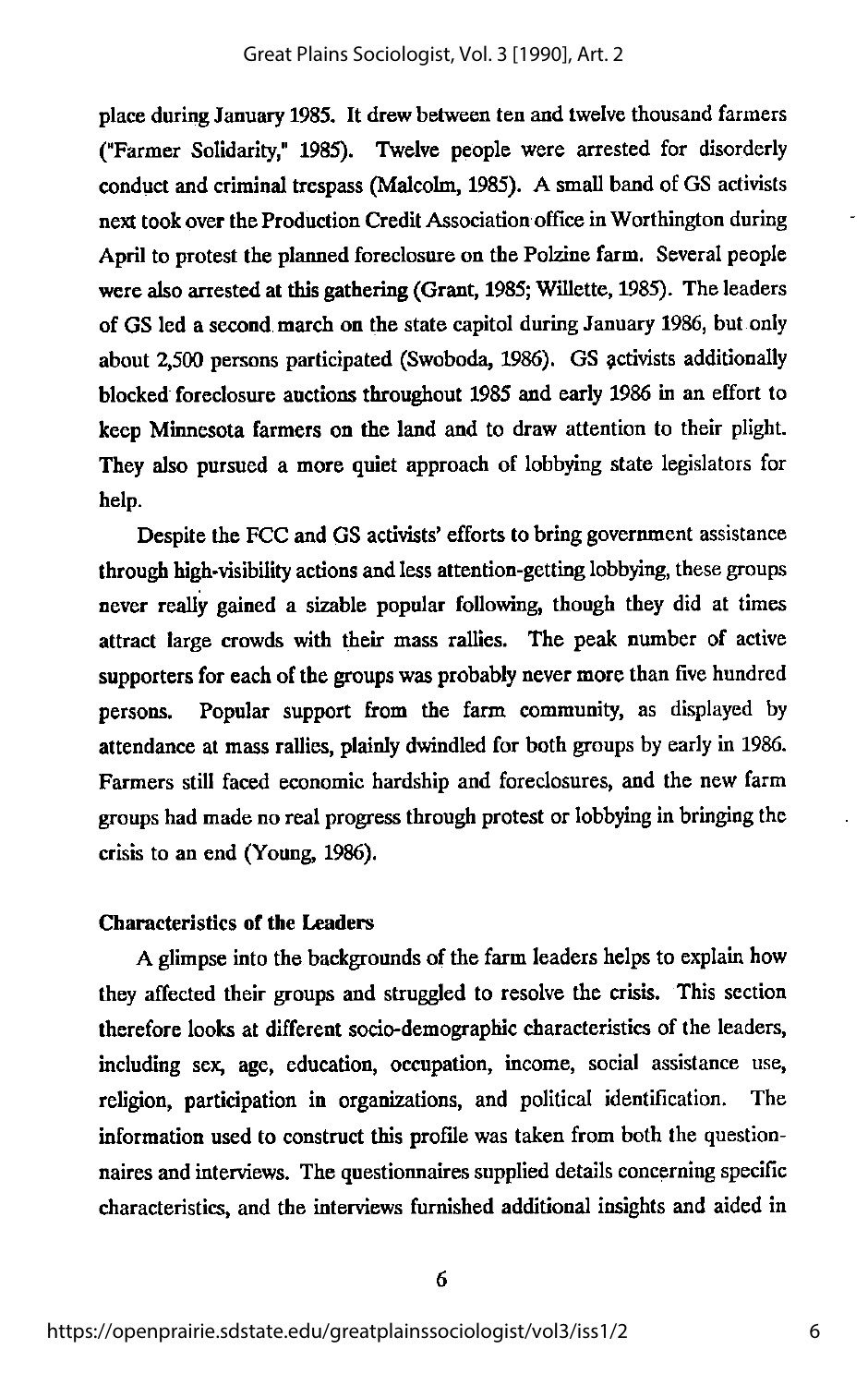interpretation. When questionnaire data is used in this section, the leaders are not identified by name. This arrangement was agreed upon with the leaders so as to keep their personal characteristics confidential. The leaders are, however, identified, with their consent, by groups so that the leadership of the FCC and GS might be compared. Comments taken from the interviews of the leaders have, also with their permission, been used to help substantiate some of the interpretations of data.

Men have traditionally dominated farm leadership in the Midwest (Buck, 1920; Cramplon, 1965; Flora and Johnson, 1978; Kile, 1948; Rogers and Burdge, 1972). But with the farm crisis of the mid-1980s, an interesting change took place. Women began to play an unprecedented role in farm groups. The farm women's activism corresponded with the emerging greater participation of women throughout American society. Remarkably six of the fifteen FCC and GS leaders were women. Four of GS's leaders were women, and two were in the FCC. Men in both groups reacted positively to the women's participation in leadership roles. All the leaders believed that women should not only add their insights but actively participate in farm group activities;

The farm leaders, both men and women, tended to be in their early to mid-forties. The range of their ages was from 30 to 62 years, with the men  $30$  to 62 and the women 31 to 51. There was no significant difference in ages between the leaders of the FCC and GS. Their ages revealed that those leaders confronting the crisis were chronologically mature persons. Their participation as activists was therefore somewhat surprising because most people at their ages in Upper Midwest communities were well-settled into their life styles. This finding perhaps suggested that their newly found activism may have been a measure of their desperation.

The farm leaders received only limited amounts of formal education. Both themen and women generally completed high school. The FCC leaders were slightly better educated than those of GS in that they were more likely to have attended some college. Out of all the leaders, there was only one college graduate. Sociologists Judith Heffernan (1985) and Thomas C.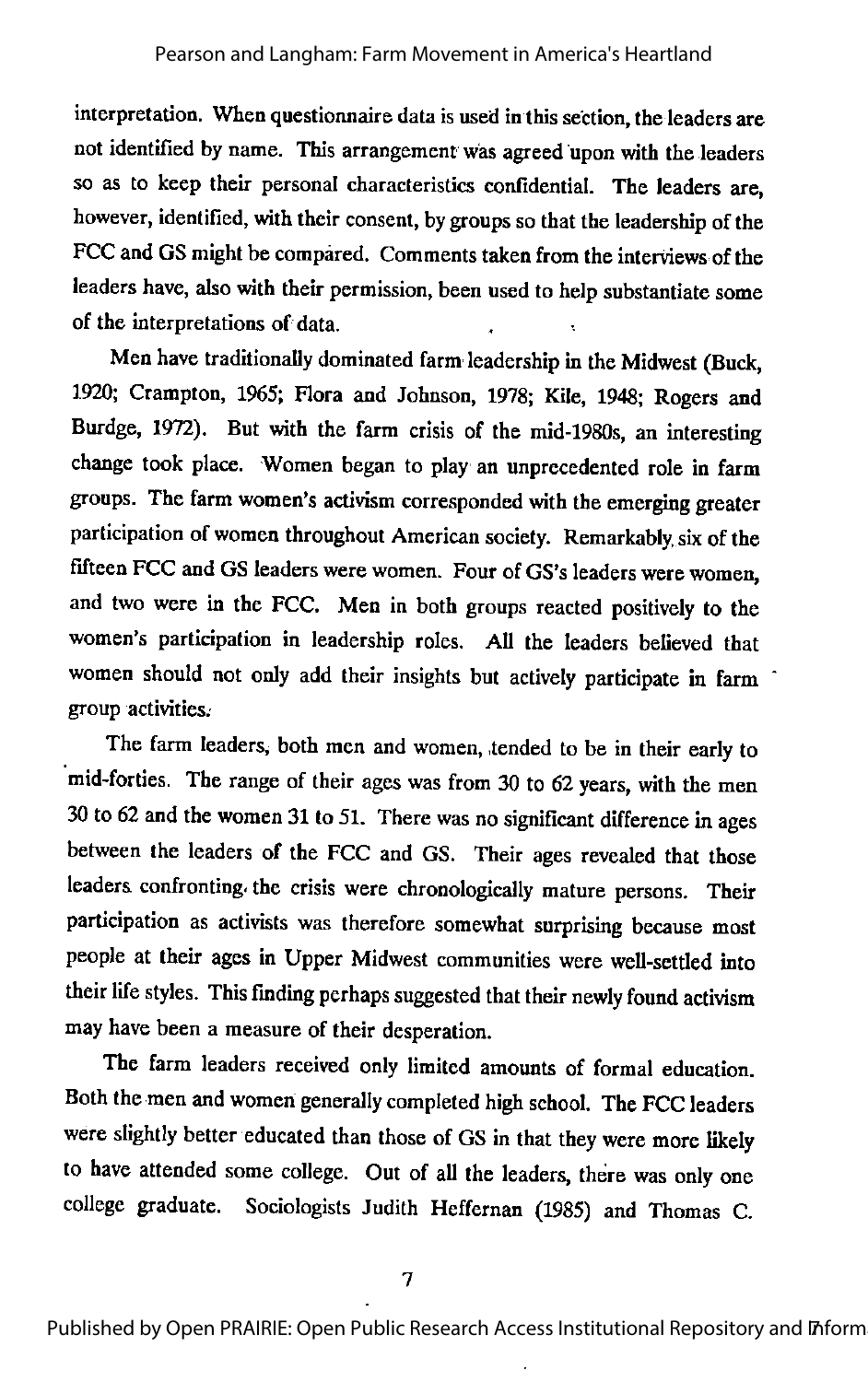Lahgham (1988) conducted studies examining financially distressed farmers in the Midwest, and they found similar educational levels in their samples. Also the United States Bureau of the Census (1985: 133) reported that people in the United States who were twenty-five years and older had a median education of 12.6 years. The farm leaders had about a typical education for Americans.

The formal education that farmers achieved was not necessarily sufficient to help them avoid the problems that the farm community confronted. First, their limited education made obtaining employment beyond the farm very difficult. Jobs were hard to locate in the Midwest during the mid-1980s, and even more so without a technical skill or college degree (Bluestone and Hession, 1986: 127-28). This lack of education may have in part led them to become activists. Secondly, the farm leaders believed that their lack of formal education kept them from fully understanding the causes of what was happening to them, and that this prevented them from developing effective strategies to deal with their situation. Fuchser (1986) commented that she thought the FCC was.unable to set up programs to help farmers because their group did not have enough education. The lack of education among the leaders may have had a critical impact, as it did with many farm families, on their ability to make a living, but probably little affected their response to the crisis. Additional formal education, for instance, at a Midwestern land-grant university, would not have done much to prepare them to lead a social movement nor to develop the understanding necessary to move beyond present structural arrangements.

Income was another important factor in explaining the activism of those who led the farm groups. Table 1 shows the net incomes of the farm leaders for 1984. Only two of the fifteen leaders had nonfarm incomes. They have been excluded from the table, because their incomes were atypical of the farm leaders. The net income of the farm leaders' families in 1984 ranged from -\$111,000 to \$12,600, with the FCC from -\$25,000 to \$12,600 and GS -\$111,000 to \$10,800. Table 1 reveals that the farm crisis probably had a more severe financial impact on the GS leaders than ithad on the FCC leaders. These net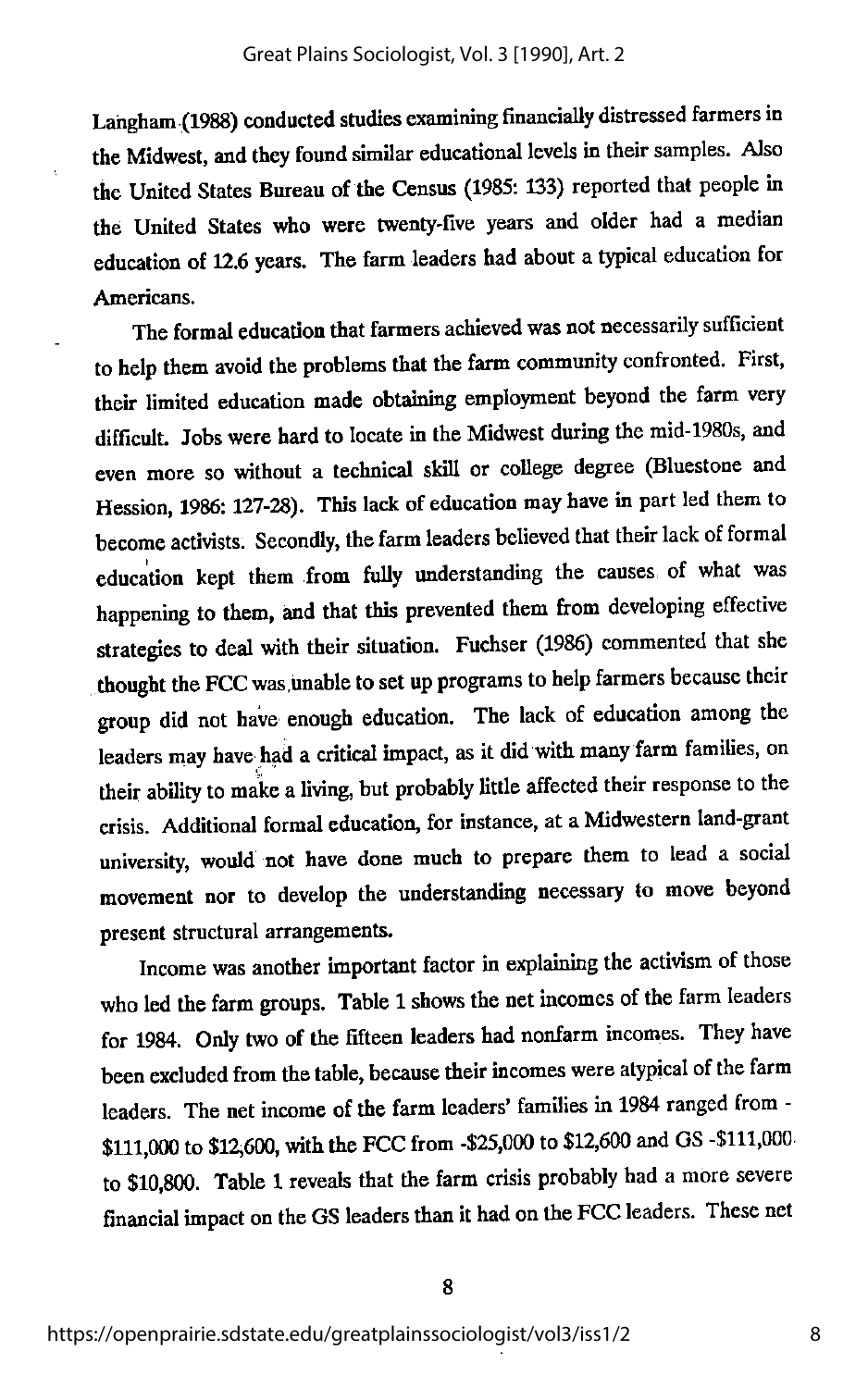income losses and low.incomes of the FCC and GS leaders for 1984 were no doubt an important factor that led them to activism.

| Table 1<br>Farm Leader Family Net Income in 1984 |             |
|--------------------------------------------------|-------------|
| FCC                                              | <b>GS</b>   |
| $-$ \$25,000                                     | $-$111,000$ |
| $-$10,000$                                       | $-$44,000$  |
| $-$6,500$                                        | $-$30,000$  |
| 0                                                | $-$10,000$  |
| በ ፡                                              | \$6,574     |
| \$11,000                                         | \$10,800    |
| \$12,600                                         |             |

The United States Bureau of the Census (1985: 645), based on a random sample of 1,558 farm families completed in 1983, reported that 23.2%, of the families had incomes under \$10,000, 16.3% between \$10,000 to \$14,999, 13.5% between \$15,000 to \$19,999, 12.0% between \$20,000 to \$24,999, and 35.0% at \$25,000 or greater. When compared to the farm family income categories above, the farm leaders' incomes were toward the bottom of the income levels that might have been expected. This data thus provides further insight into / why the farm leaders chose to protest.

, The low incomes of the leaders might suggest that they would have received federal or state social assistance. Yet, at the time of this survey, most farmers could not qualify for social services because their assets were counted as income. Only four of the thirteen leaders received any kind of assistance from the federal or state governments, with one from the FCC and three from GS. The help given was in the form of food stamps and fuel assistance. This was an extremely small number in light of the fact that seven of the thirteen leaders in 1984 had net income losses. Federal regulations were in part changed following the administration of this study's questionnaire. The modifications reportedly enabled more farmers to become eligible for food stamps (Farm Crisis Committee Newsletter, April 18, 1986). This still may not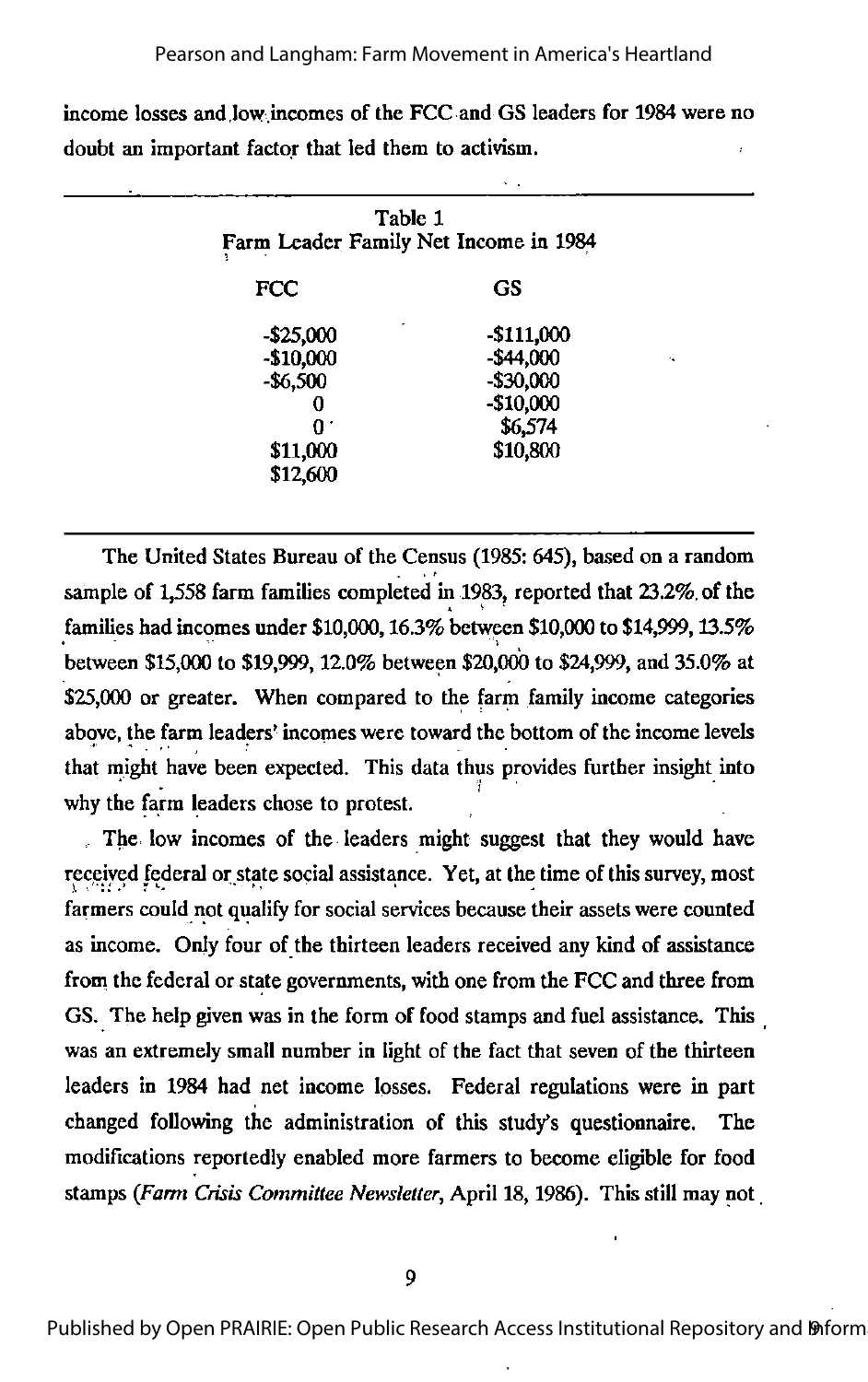have changed the leaders' utilization levels for social assistance, because area farmers placed great importance on remaining independent and self-sufficient. There was therefore a sad irony in this situation in that those farm leaders who produced crops and livestock could not afford to feed and cloth themselves and their families as they had been accustomed to doing in the past.

The data on religious participation among the farm leaders revealed a curious pattern. Despite the wide array of Christian churches in the area, the farm leaders belonged to either the Catholic or Lutheran denominations. Nine of the fifteen leaders were Catholic, with five from the FCC and four from GS. Six of the fifteen leaders were Lutheran, wth three from the FCC and three from GS. Why all the farm leaders came from just two religious groups is unclear. Possibly the members of these religious denominations, which have a reputation in the region for being highly cohesive, experienced, as a consequence of the farm crisis, comparatively serious social disorganization in their lives. Or, perhaps the cohesive nature of the Catholic and Lutheran groups provided a setting, which other religious denominations did not, that encouraged farm activists to organize.

The farm leaders were unusually active people in their communities. Eleven of the fifteen leaders participated in activities (such as farm, labor, political, and social organizations) beyond their own farm group. Nine of the fifteen leaders, four from the FCC and five from GS, had held leadership positions prior to the establishment of their groups. As for farm organiza tions, they had belonged to the National Farmers Organization, the National Farmers Union, or the American Farm Bureau Federation. None stated that they had been previously associated with the American Agricultural Move ment. Their participation in farm and other organizations as well as their previous leadership experience demonstrated that the majority of the leaders had long histories of community activism. Their histories of past community leadership are important in explaining their more recent activism. The farm leaders did not just appear on the scene, but rather they were people who had always taken an interest in their communities. Equally important, the farm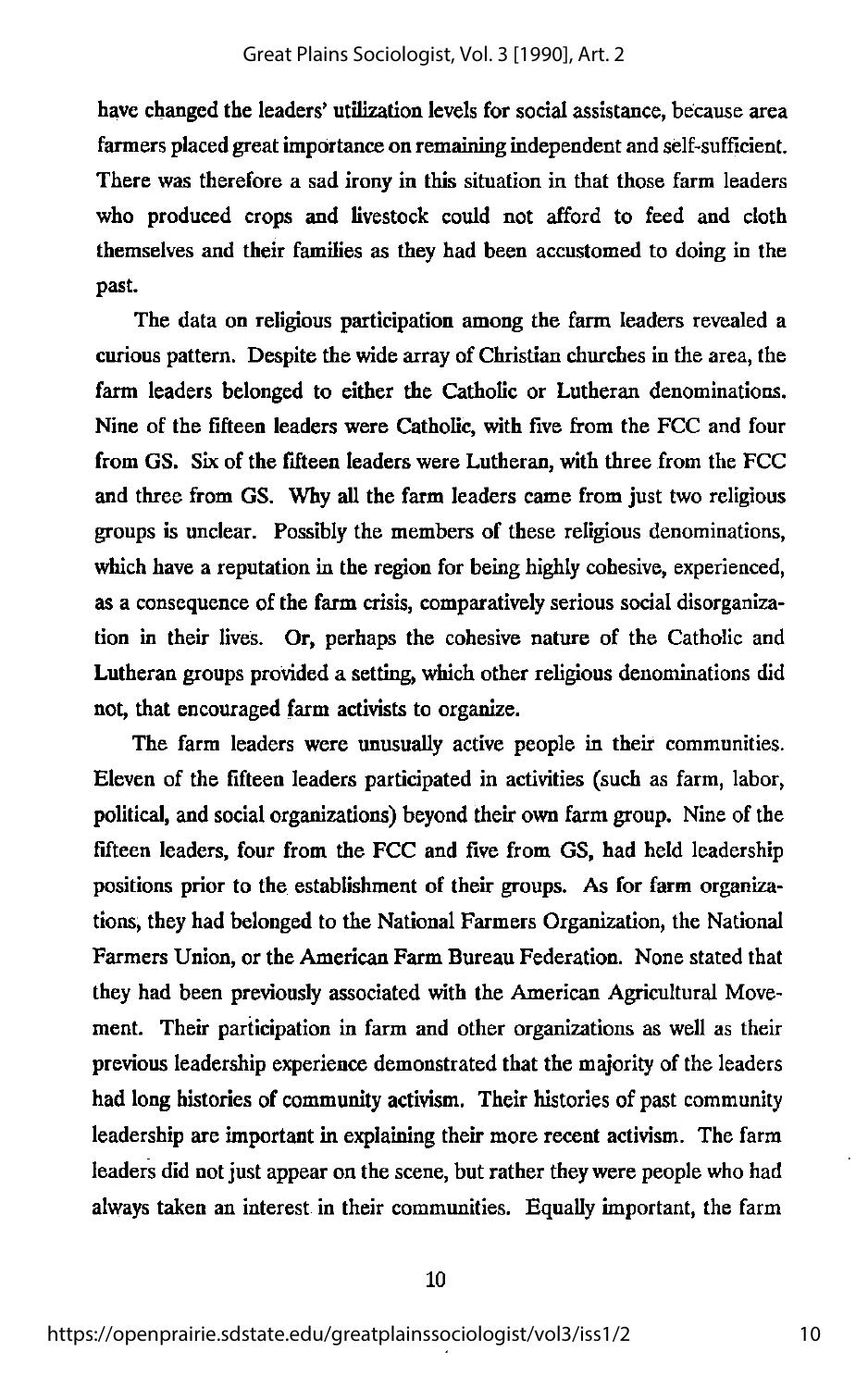leaders were members of well-established community groups, and none had Imkages to extremist organizations. This perhaps goes a long way toward explaining their reformist analyses of the crisis of the mid-1980s.

The farm leaders were for the most part registered with the major American political parties. Ten of the fifteen leaders were registered with the Democratic Party, with four from the FCC and six from GS. Three of the fifteen leaders were registered with the Republican Party, all three from the FCC. And, two of the fifteen leaders, one from the FCC and one from GS, were not registered wth any political party. Even though the farm leaders had been driven to create new organizations to deal with the farm crisis, they surprisingly showed little alienation from the mainstream parties. They were certainly not as alienated as the typical financially distressed farmer seemed to be. Langham (1988) observed a high degree of political alienation from the major political parties among farmers experiencing financial difficulties in the same geographical area. This may have been because the leaders were the sort of people that believed and participated in the established political system. The farm leaders comprised a distinctive group of individuals in the agricultural community whose personal characteristics in large part gave rise to their activism. The pressures of insufficient income and education, and the apparent disruption of their church community, made the leaders personally and painfully aware of the crisis. Their histories of community involvement also provided a reason for their taking leadership of the newly emerging farm groups. These factors, combined with important changes in American society, involving women, helped to make sense of the unprecedented participation of women in leadership roles. Yet, the political activism of the new leaders, both men and women, led them down a very traditional path, for they were long time participants in their local communities' political establishments. Their penchant for traditional political solutions, a reflection of their deeply rooted ties to the structure of their society, perhaps explains their failure to comprehend the historical-structural dimensions of the crisis. It also probably provides a reason for their inability to look for new solutions beyond the structure that systematically robbed them of their livelihood and community.

Published by Open PRAIRIE: Open Public Research Access Institutional Repository and Inform

 $\sim 10^{-1}$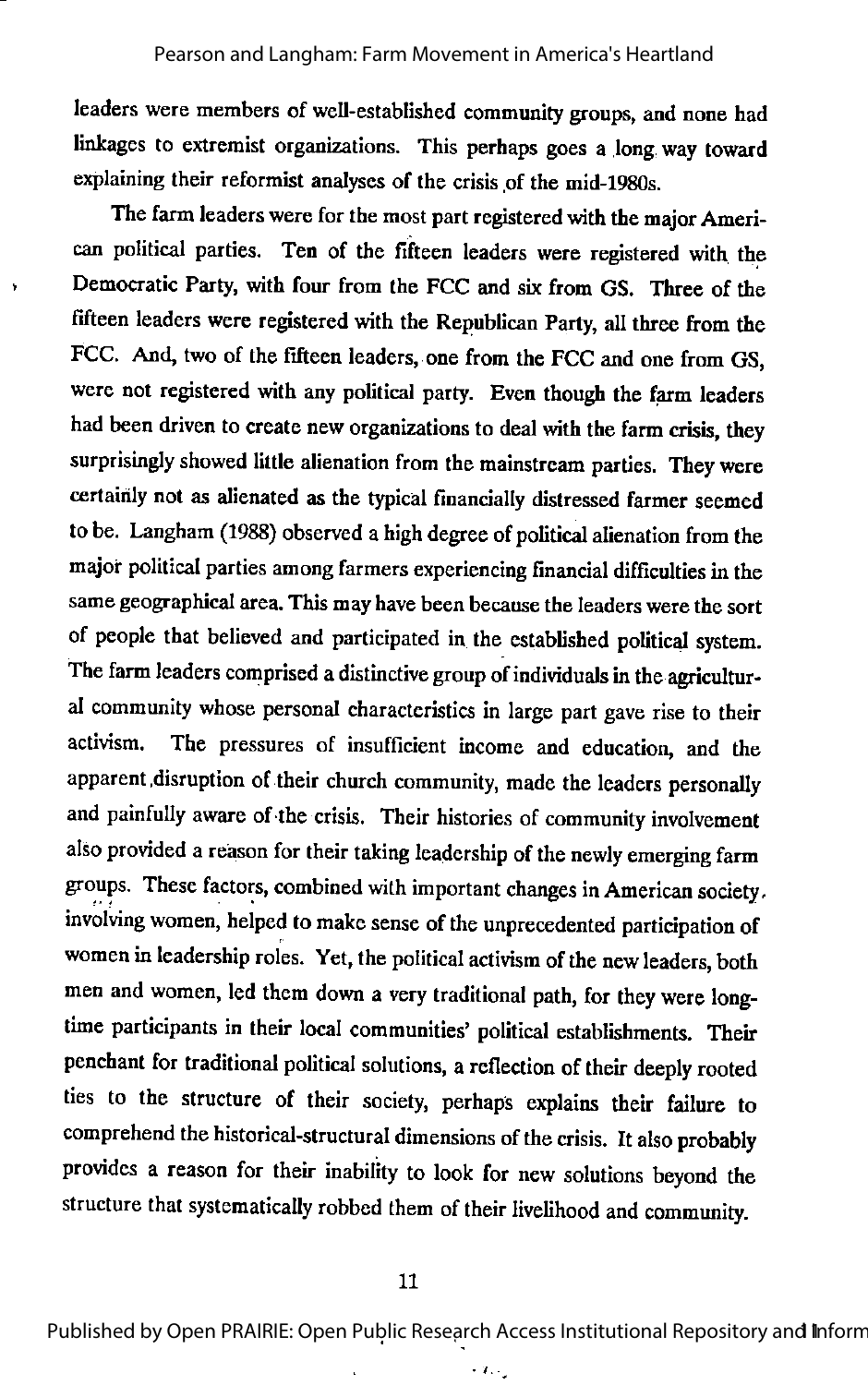#### Power in the Farm Groups

Power within an organization is determined by the ability of individuals to get what they want through the decision-making process. And, charismatic authority, as pointed out earlier in this paper, can dictate the use of power. Wrage and Polzine's charismatic use of power early on shaped the FCC and GS. The structure of the FCC and GS are outlined in this section to reveal how Wrage and Polzine, as charismatic leaders, played, along with a few other leaders who possessed considerably less power, a major role in influencing the direction of their groups. The roots of power in these groups can best be observed through examining who made the daily decisions, constructed general policy, produced the newsletter, obtained media visibility, and delivered public speeches. By examining who controlled these several important aspects of the groups, what becomes clear is that a very small number of persons shaped the FCC and GS.

A handful of leaders, but especially Wrage and Polzine, held most of the FCC and GS's power in terms of making daily decisions as well as general policy. Four national leaders and the three state coordinators constituted the FCC's board of directors. Together they made decisions on everyday matters and larger policy concerns. The inclusion of the state coordinators was supposed to assure that the concerns of all the members would be considered, but in practice the larger membership was little consulted on most issues. Wrage stated that he tried to delegate power to various committees, but they proved unable to make decisions (Wrage, 1986). Daily decisions as well as general policies were in fact thus generated at the Emerson headquarters of the FCC by Wrage and those board members who passed in-and-out during the day. The more formal governing structure of the organization did little more than ratify those decisions. Wrage was at the core of the daily decision and policy-making process at all levels.

GS's steering committee, made up of the handful of leaders surrounding Polzine and Larson, recommended policy to its sixty-member board of directors. The board of directors only ratified policy and could not veto any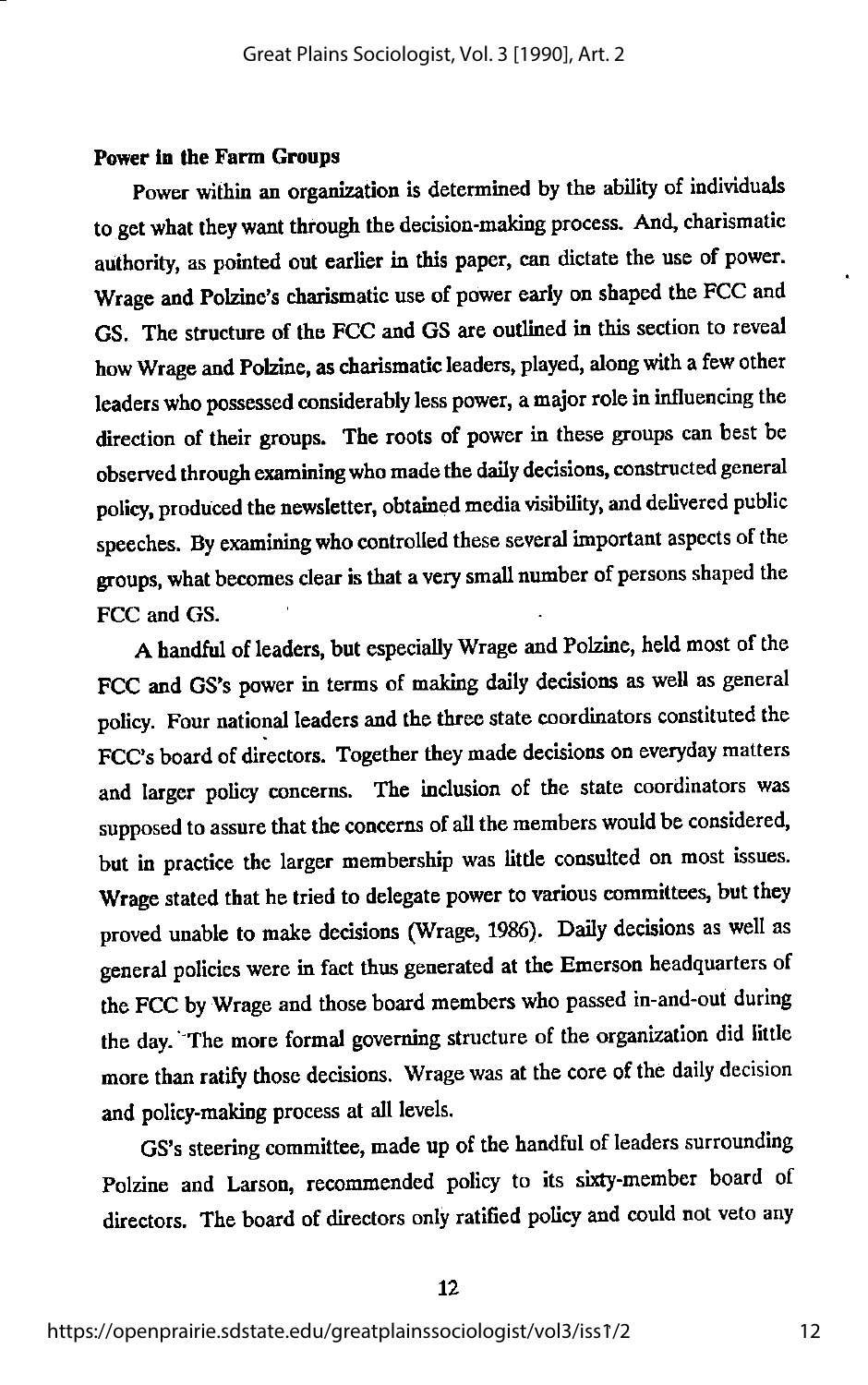steering committee decision concerning policy. The group's real power therefore resided in the steering committee, and especially in the hands of its co-chairs, Polzine and, to a much lesser extent, Larson. As mentioned earlier, the steering committee members also chaired the committees that made up GS. Accordingly a small number of persons in GS, just as in the FCC, ran the group, and both organizations were dependent on the visions of their founding leaders, Wrage and Polzine.

Control of the groups' newsletters was an important source of power, for the information they provided shaped the ideas of the followers. Wrage, Betty Fuchser, and Pat Huggenberger primarily were responsible for writing the Fann Crisis Committee Newsletter, and Delores Swoboda was the sole author of the Groundswell Newsletter. Both newsletters were published irregularly, but they generally were circulated about once per month. The newsletters well-reflected the farm leaders perceptions of the farm crisis as well as their ideas for resolving it. They provided simplistic explanations offering conventional solutions, largely borrowed from local news media sources and other farm groups. The Farm Crisis Committee Newsletter was quite folksy, at times offering recipes, remedies for home problems, and even comic clippings from newspapers. The Groundswell Newsletter stuck more to reporting events related to the farm crisis, but it too, like the Fann Crisis Committee Newsletter, fell far short of being useful because of its provincial explanations and failure to comprehend the structural roots of the crisis. So while only a few members of the FCC and one person in GS controlled the . newsletter, none of these people fully utilized the power that their news organs might have offered to rally and educate supporters.

The leaders of the FCC and GS also amassed power through media and speaking appearances. Public appearances were the most important source of power that the leaders held, because those who gained the most visibility had the greatest influence over their groups (DeLind, 1985-86). Wrage was the main spokesperson for the FCC, and had the greatest visibility of the FCC leaders. From the earliest days of the FCC, he delivered a weekly editorialinformational piece on a local Sioux City, Iowa, radio station, KMNS, entitled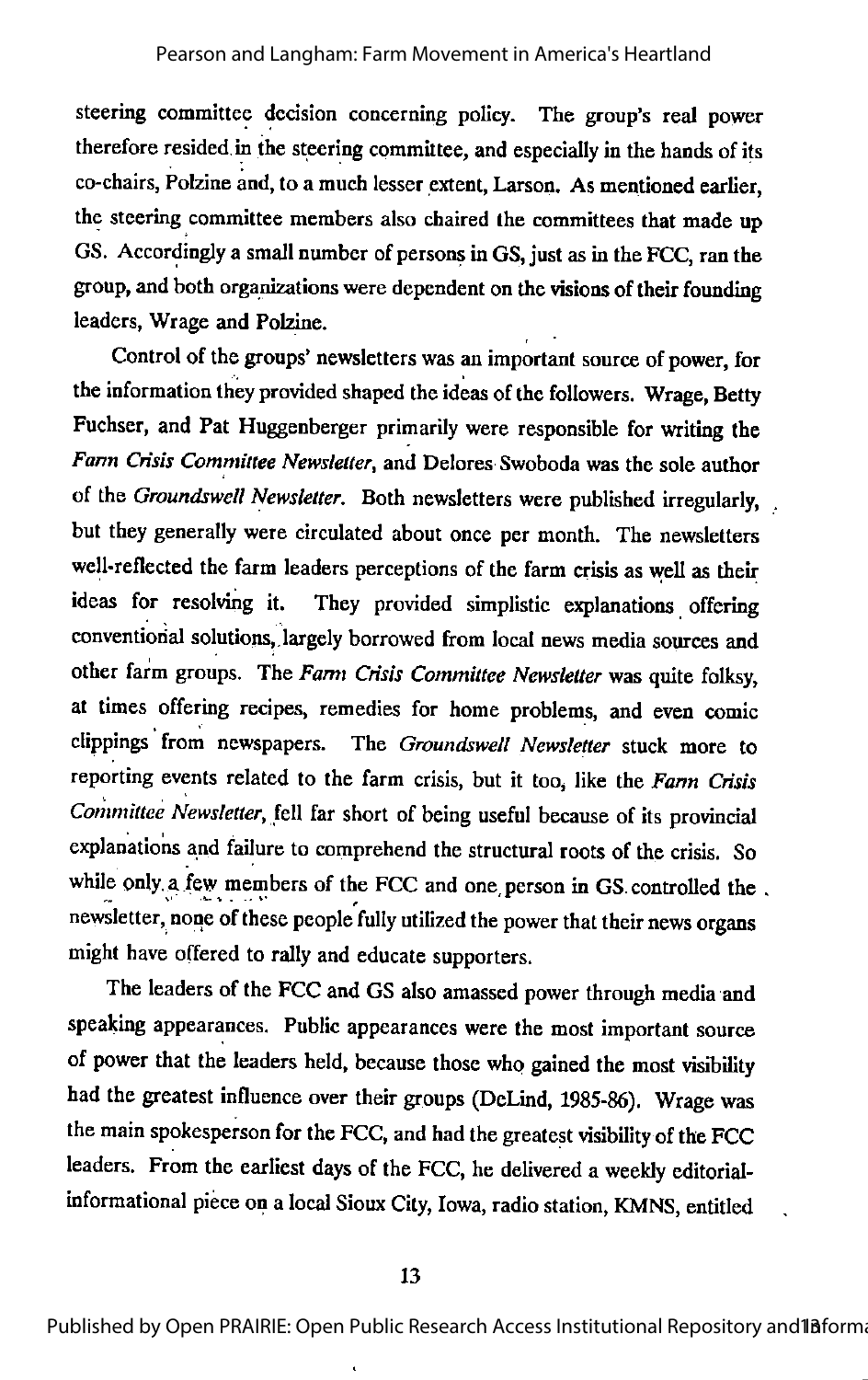'Tim's Radio Speech." KMNS dropped this radio program in March 1986. The station underwent a programming change and all agricultural broadcast ing, except the market report, was ended (Farm Crisis Committee Newsletter, March 14,1986; Fuchser, 1986). The loss of the radio program coincided with the farm activist groups decline in popular support. Beyond the radio program, Wrage also spoke throughout the Midwest region at public gatherings and periodically traveled to Washington, D.C., to lobby on behalf of farmers. Wrage's public appearances thus served as an important basis for his power within the FCC.

Polzine and Larson were the main spokespersons for their group. Both appeared in a 1985 Home Box Office documentary, "Down and Out in America," that in part focused on the farm crisis (Grant, 1985). The media directed most of its attention to Polzine, and she was regularly quoted on television, in newspapers, and on radio. Polzine's public appearances attracted a great deal of media attention, and resulted in added financial support for GS. Polzine appeared on national television at Willie Nelson's first Farm Aid Concert in Champaign, Illinois, in September 1985. GS, as a result, received \$20,000 from the Farm Aid Concert Committee. Polzine was also invited to visit Nicaragua, and took two trips there, one during summer 1985 and the other in spring 1986. While in Nicaragua she studied farming methods and met with the leaders of the Daniel Ortega government. Still later, Polzine was asked to travel to the Philippines to view the workings of the government of Corazon Aquino (Larson, 1986; Polzine, 1987). As the foremost spokesperson of her group, Polzine, like Wrage, was thus able to gain power through media and speaking appearances, and this gave her great influence among her fellow leaders and supporters.

Wrage and Polzine controlled the core of power in their groups. This power was rooted in their charismatic leadership that made possible the founding of their groups. They reinforced their charismatic power through shaping daily decisions and general policy, and through maintaining high public visibility. Their active roles gave them the authority to lead. Ultimately this point was perhaps best illustrated when many of the leaders who were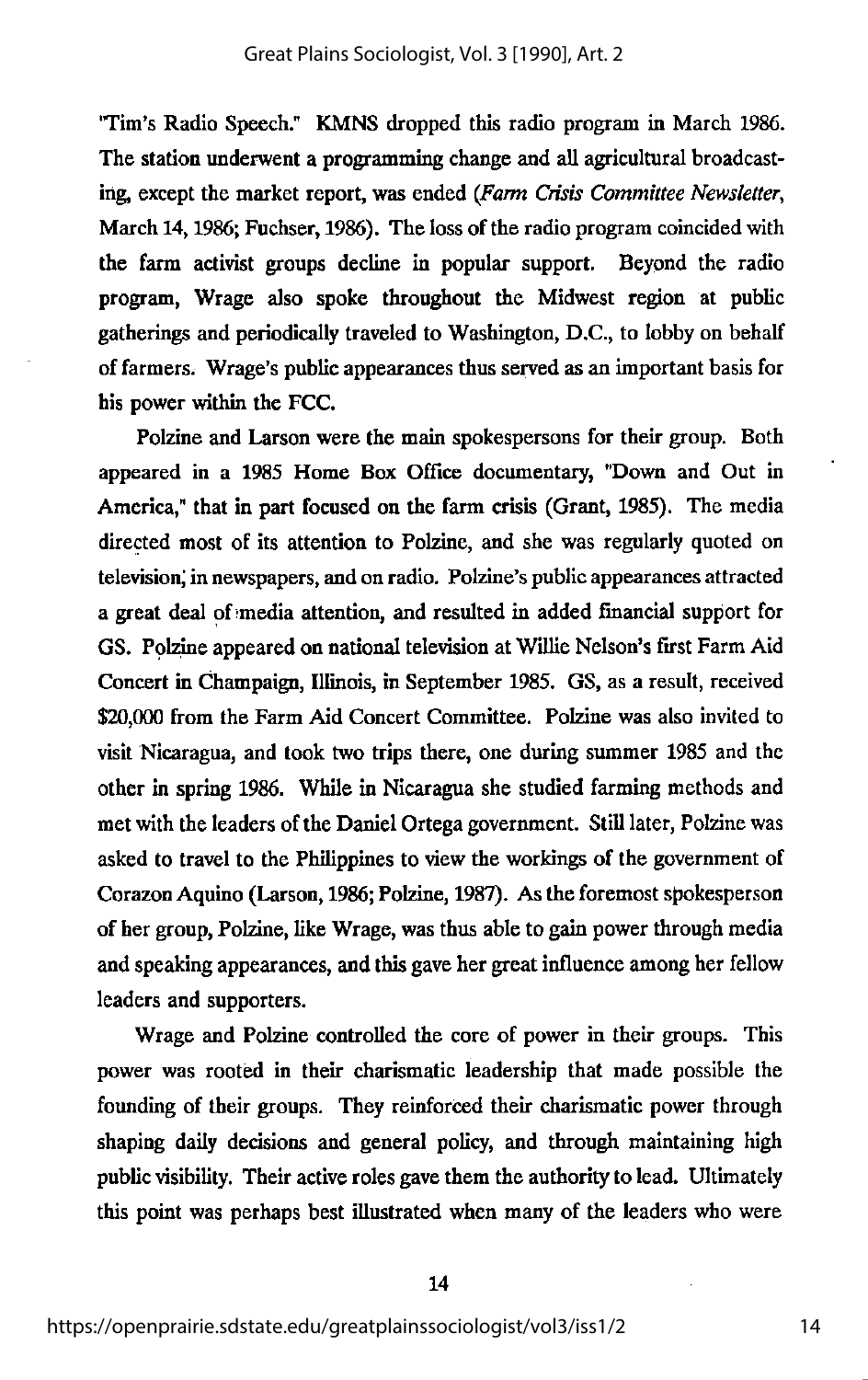interviewed for this study suggested that Wrage or Polzine be asked for clarification ofinformation. The other leaders seemed to have less confidence in themselves to make policy statements or decisions, and chose to defer to the most visible leaders of their groups. In the final analysis, Wrage and Polzine, from the earliest days of the FCC and GS; held the power to lead, and this power was grounded in charismatic authority.

#### Farm Movement Problems

The leaders of the FCC and OS confronted several problems in attempting to bring about changes that would improve the situation of farmers in the Upper Midwest. From the standpoint of leadership, the charismatic' authority of Wrage and Polzine would prove inadequate to push their groups forward. Their leadership would give way. Wrage presided over the collapse of the FCC, and Polzine was removed from the leadership of OS. Administra tive leaders replaced Polzine. No intellectual leaders would emerge in either group, and this would prevent the groups from finding new ideological direction. Almost from the outset of the founding of these groups, theyconfronted; in addition to a crisis of leadership, two additional kinds of problems that impeded their ability to deal with the farm crisis. These problems were ones of organization and understanding. The organizational problems involved isolation, fragmentation, and personalism. The problems of understanding revolved around the leaders' failure to comprehend the full extent of' the crisis and their confusion regarding objectives and strategies. While the organizational problems manifested themselves in a greater number of ways and threatened the continued existence' of the groups, the problems of understanding proved to be even more difficult to resolve because they required the time necessary to learn to think in newways. The leaders of the FCC and GS faced these problems from almost the beginning of their organizations, and they limited their effectiveness in achieving the groups' goals.

Perhaps the most vexing organizational problem that the farm leaders confronted was the isolation of their groups from one another. This problem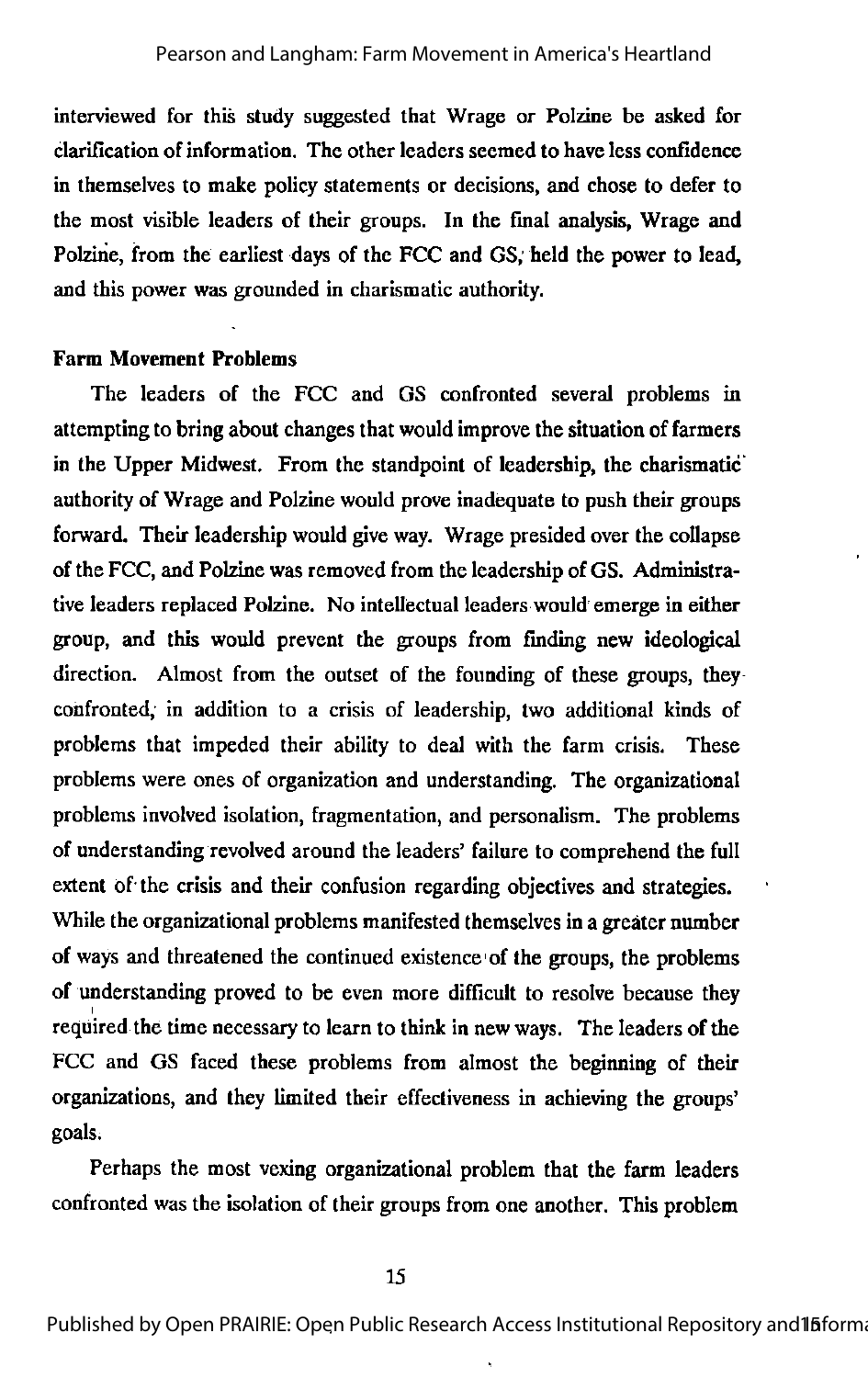came about as a result of the structure of American agriculture, which produced a society typified by great distances between farms and towns. These distances encouraged the development of regional leadership and groups. Both the FCC and GS carved out their own spheres of influence. The FCC, although it claimed to be a national organization, having satellite groups in Nebraska, Iowa, and South Dakota and working to establish others elsewhere, was geographically confined to Western Iowa and Northeastern Nebraska. Likewise, GS operated within narrowly defined geographical areas of Minnesota, and had even less aspirations to extend itself. This meant that these groups, and others like them throughout the Midwest, operated autonomously and with little specific knowledge of what other groups were doing. The FCC and GS did sometimes exchange newsletters, but beyond that they maintained little contact.

The National Save the Family Farm Coalition (NSFFC), which the FCC and GS joined, appeared in 1986. It was one of several larger organizations that was formed during the mid-1980s to foster contact between the many emerging farm groups throughout the nation. The NSFFC was for the FCC and GS perhaps the most influential of the overarching organizations that they joined, but they also belonged to others, such as the North American Farmers' Alliance, the National Catholic Rural Life Conference, the Center for Rural Affairs, and Prairiefire. About thirty farm groups associated themselves with the NSFFC. Its ability to pull the groups together remained limited, and the farm groups continued to be isolated (Browne, 1988: 78-79). The consequences of the FCC, GS, and other groups' isolationwas that they proved unable to define their problems in a common way and failed to act in concert to seek solutions.

Another serious organizational problem that the farm leaders faced was fragmentation within their groups. Internal conflict involving personalities, tactics, and policy adversely affected both the FCC and GS. Much of this conflict originated in the charismatic-style leadership of the groups' leaders. Many of the FCC's Iowa supporters left the group in May 1985 to form the Western Iowa Farm Crisis Committee (later renamed the Iowa Farm Crisis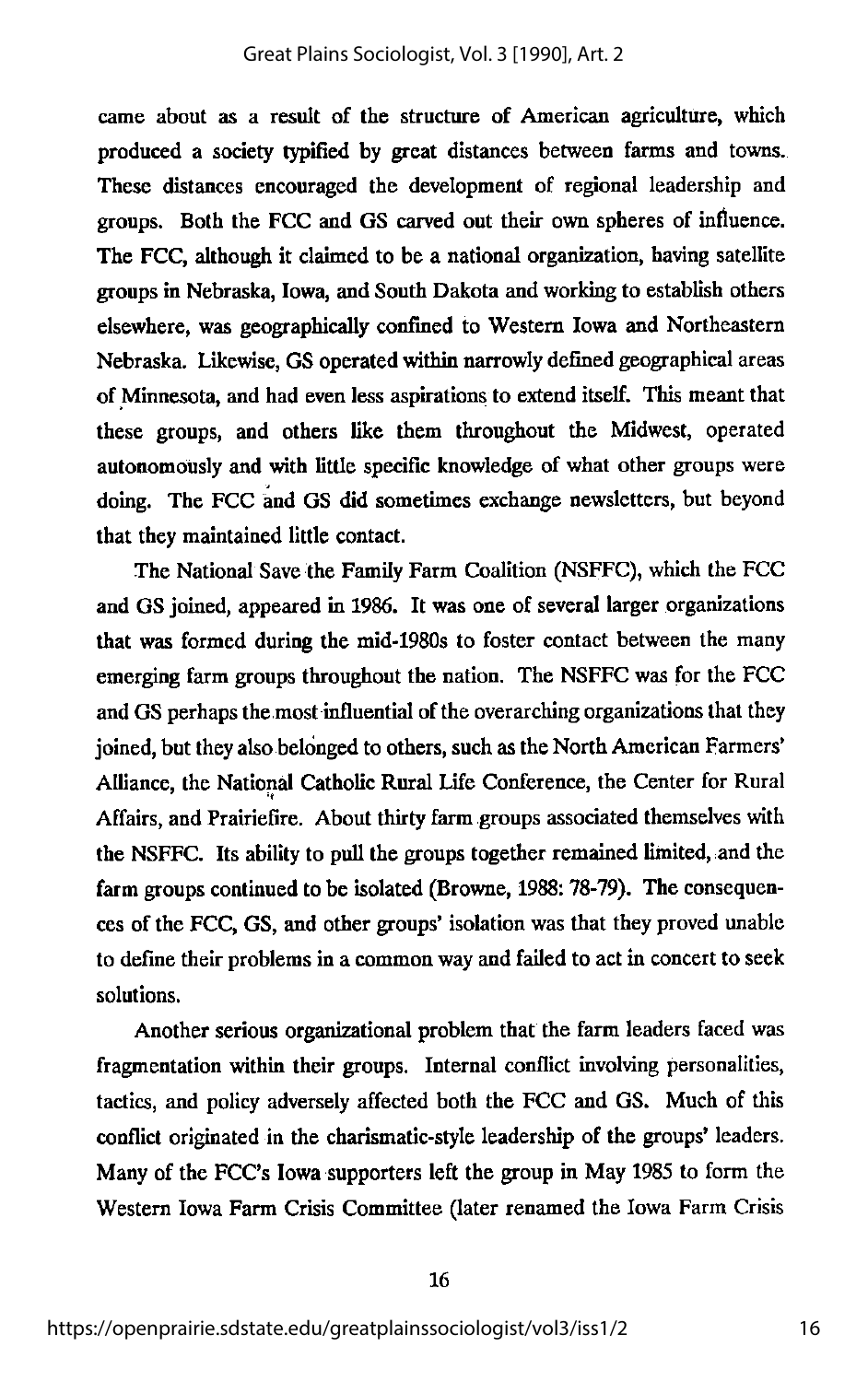Network). This split developed due to personality conflicts and disagreements concerning strategies for getting help from the government (Fuchser and Schmedding, 1986; Whiteing, 1986). GS also experienced a similar sort of fragmentation. A number of GS's leaders objected to Polzine's personalistic control and found the general disorganization of their group to be discouraging. The consequence of this disenchantment within GS was fragmentation.

OS's problems reached the crisis point during spring 1986. The group's leaders became angered with Polzine after she returned from her second trip to Nicaragua. They complained they were not being informed of her activities, and that those activities were in conflict with the group's goals. OS's steering committee removed her in July from the post of co-chair, and the group's other co-chair, Larson, subsequently resigned. GS continued imder the collective leadership of the steering committee (Larson, 1987; Polzine, 1987; Swoboda, 1987). Administrative leadership prevailed with the removal of the group's charismatic leader.

Fragmentation plainly has been a longstanding problem for farm groups. The situations that-the FCC and GS found themselves experiencing were only the latest manifestation. Their fragmentation was a product of their poor understanding of the crisis, disagreements over strategy, and lack of a cohesive policy, all •of which stemmed from the groups' early charismatic-style leadership. These' combined problems set up a situation that led to personalistic control, and subsequent infighting over power and policy direction.

: Personalism posed still another serious organizational problem for both the FCC and GS. Personalism involves the arbitrary use of power by aleader to gain support for control of the group, and it leads to loyalty to the leader rather than to the group's goals. The failure to institutionalize a group's power produces it. Personalism is common among newly forming activist groups (Roberts and Kloss, 1979: 52-54). It often occurs during the rule of a charismatic leader or when there is no intellectual leader. The consequences of this phenomenon can be seen in the failure of its supporters to understand the issues that brought them together and the sometimes resulting fragmenta tion.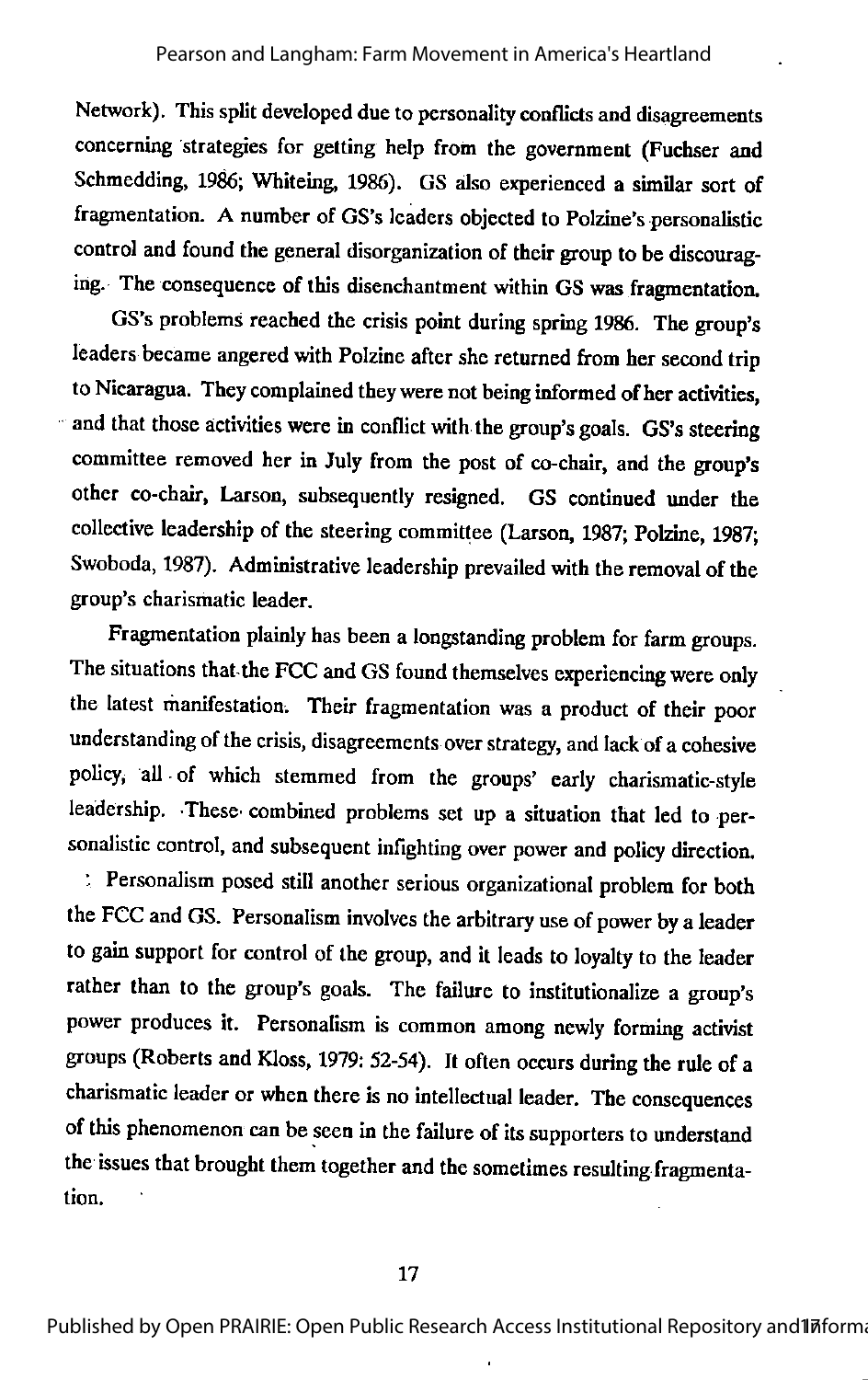The loyalty of the supporters to Wrage and Polzine was personalistic. In these cases this created difficulties for moving toward realistic objectives to resolve the problems of farmers, for Wrage and Polzine's ideas guided, but also limited, the thought and action of their groups. Neither Wrage nor Polzine were able to provide the necessary intellectual leadership. Personalism therefore led directly to the fragmentation of the FCC and the creation of the Iowa Farm Crisis Network. GS also found itself in a similar situation involving the personalistic leadership of Polzine, which resulted in her removal and the resignation of Larson.

Personalism, combined with the loss of charismatic leadership, led to the disintegration of the FCC and reorganization of GS. Wrage declined to continue as the president of his group in December 1986. The FCC was dissolved within one month (Farm Crisis Committee, Annual Meeting, 1986). Following a different path, GS moved toward institutionalization, under administrative leaders, after the removal of Polzine. GS abandoned the tactic of public protest, sought grants to fund its activities, firmed up its organiza tional structure, and opened in March 1987 a headquarters in Wanda, Minnesota (Groundswell Newsletter, March 1987; Swoboda, 1987). In the early years of the FCC and GS, personalism had severely weakened the ability of these groups to achieve their objectives. Personalism actually brought an end to the FCC, and only when GS moved to institutionalize its power did the group achieve some degree of stability.

Beyond the organizational problems that the FCC and GS faced, they also lacked a thorough understanding of the farm crisis. No intellectual leaders emerged to create anew ideological understanding that could be used to guide the groups. The leaders failure to comprehend fully the historical-structural origins of the crisis prevented them from developing an effective strategy for improving the situation of farmers. When queried about what they did to inform themselves about the crisis, the leaders responded that they read newspapers and magazines and watched television (Polzine, 1986; Wrage, 1986). These popular media sources of information concerning the crisis left much to be desired for gaining an understanding of its causes, as they were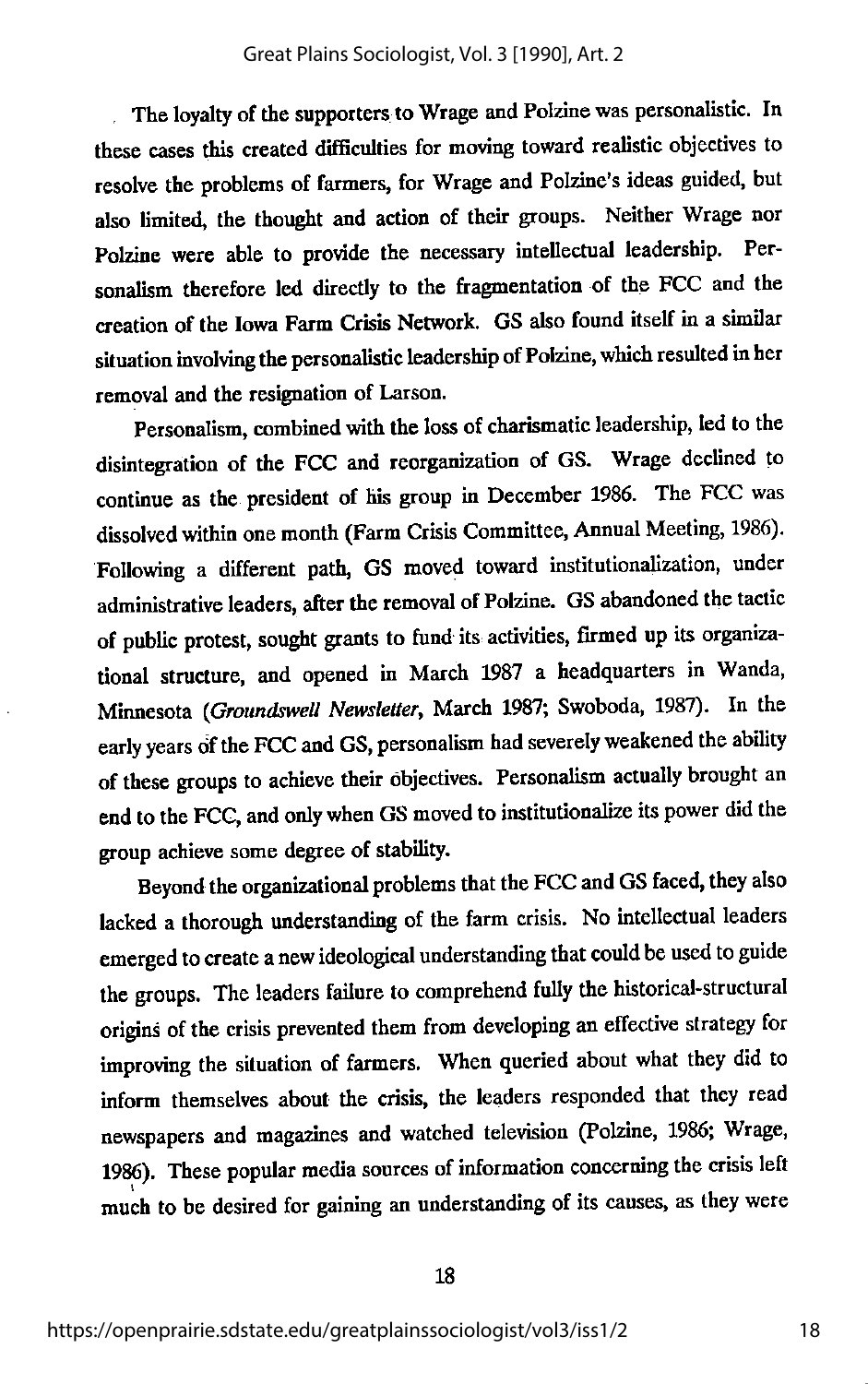produced by.the very interests that were producing the problems (Campbell, 1985; DeLind, 1985-86; Parenti, 1986). The crisis in fact wasmuch more than simply an immediate or temporary crisis, and actually was the product of lengthy historical political-economic developments (Hamilton, 1986; Lewontin and Berlan, 1986; Nugent, 1986; Waterfield, 1986). The failure of the FCC and GS's leaders to understand this point led them to approach the crisis as if it were a temporary phenomenon that could be reformed away through appeals to state and federal legislative bodies. The strategies of the farm leaders were much the same as those of previous generations of farm leaders, and were wholly inadequate to deal with the deeply rooted nature of the crisis.

Because the farm leaders of the FCC and GS failed to understand the nature of the problems that they were confronting, their policies and strategies proved inadequate. Both the FCC and GS adopted reformist approaches to correct the situation in which they asked state and federal legislative bodies for help. They adopted policies that asked for higher prices, lower loan rates, and moratoriums on foreclosures. Requests for policy changes such as these did not, and could not, bring the desired long-term results that they sought. These were the same things farmers had been pleading for over the last one hundred years, and they had over that period brought at best only temporary relief from the continual displacement of farmers. The FCC and GS farm leaders candidly admitted their failure to get workable reforms from the government. Larson (1986) observed, "it's very frustrating when the state, legislators say there is nothing they can do to help the farmer." And, Wrage (1986) commented, "the elected officials do not care about the farmers." Appeals to state and federal legislators for reform proved, as they had historically, to be a futile strategy for the farm leaders.

The FCC and GS farm leaders' ability to recognize and deal with the problems of organization and understanding was limited. There was little indication that the leaders comprehended the problems let alone were able to develop strategies to address them. This may explain why the new farm groups experienced the same outcome as earlier farm groups. That outcome was that farm groups were either tamed, like GS, through being co-opted by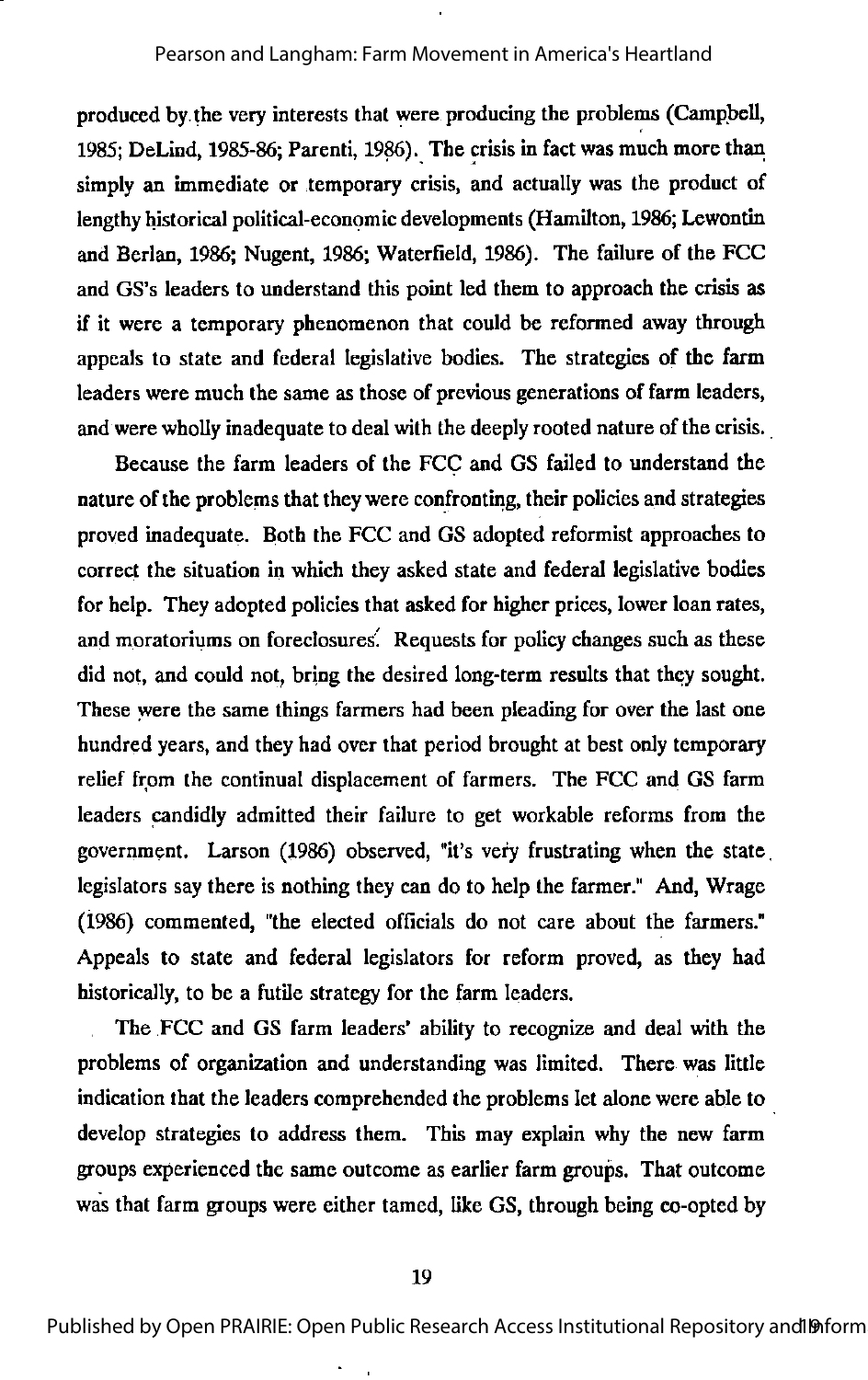the established political structure, or slowly withered away, like the FCC, due to power struggles among leaders and supporters. The problems of the FCC and GS were not insurmountable, but a failure to understand them resulted in a continuation of the historical trend of the inability of farm groups to survive and find fitting solutions.

#### Conclusion

The social conditions that gave rise to the farm crisis in the Upper Midwest during the mid-1980s also produced the farm leaders who founded the FCC and GS. This can be seen in the personal characteristics of the leaders. They were middle-aged farm men and women being pushed off their farms who had a history of actively participating as community leaders. The economic and community crisis that the leaders confronted prodded these already active persons to take leadership positions in the new farm groups.

Unfortunately, their personal histories made them unlikely leaders for a social movement that could only succeed through mounting a profound challenge to the structural arrangements of American society. Those who first appeared to lead the groups were charismatic leaders, and critically needed intellectual leaders failed to emerge. The farm leaders of the FCC and GS were steeped in traditional norms, values, and beliefs that led them to seek traditional reformist solutions. Their upbringing, education, and general consciousness left them little prepared to deal with the profound historicalstructural problems that they faced.

This profile of the farm leaders of the FCC and GS, perhaps more than anything else, points out how difficult change is to bring about without effective leadership that has a full understanding of the problems that it confronts. Whether or not the farm leaders who finally gained leadership, with their administrative orientation, will find the necessary understanding to regain control of their lives remains to be seen.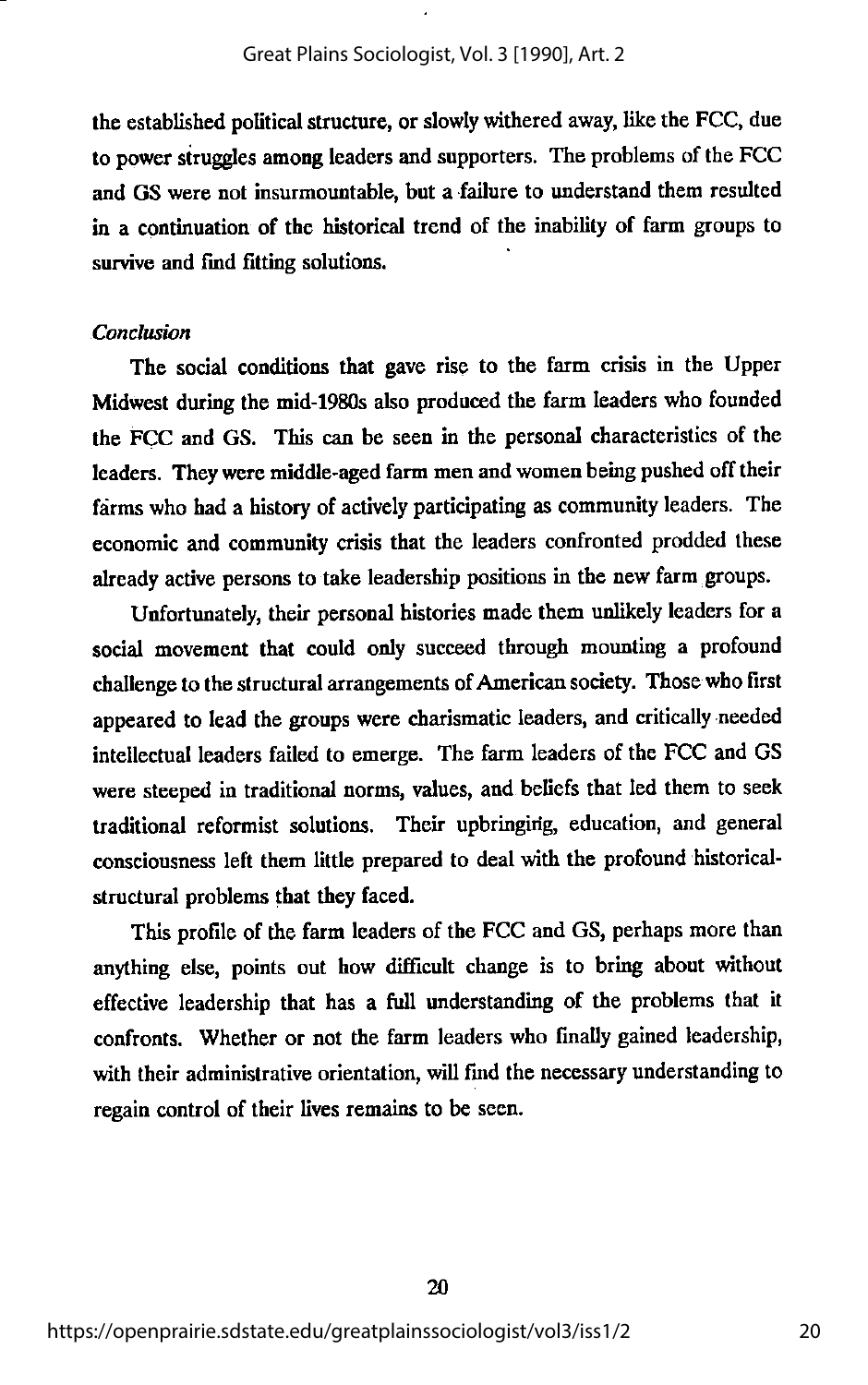#### References

- Antonen, Mel. 1985. "Farm Rally Planned for Sioux Falls." Argus Leader (Sioux Falls, South Dakota). January 23.
- Argus Leader. 1985. "Farmer Solidarity: 11,000 Sound Battle Cry in Minneso-. ta." (Sioux Falls, South Dakota). January 22.
- Bluestone, Herman, and Hession, John. 1986. "Patterns of Change in the Nonmetro and Metro Labor Force Since 1979." In Joint Economic Committee of the Congress, Subcommittee on Agriculture and Transportation. New Dimensions in Rural Policy: Building upon Our Heritage, pp. 121-33. Washington, D.C.: Government Printing Office.
- Brinton, Crane. 1965. The Anatomy of Revolution. New York: Random House.
- Browne, William P. 1988. Private Interests, Public Policy, and American Agriculture. Lawrence: University of Kansas Press.
- Buck, Solon J. 1920. The Agrarian Crusade: A Chronicle of the Farmer in Politics. New Haven: Yale University Press.
- Campbell, Rex R. 1985. "Some Observations on the Deflation of the Farm Assets in the Midwest." Culture and Agriculture 27 (Summer-Fall).
- Cordes, Henry J. 1986. "Survey: 6.4% of Farmers in State Halt Operations." World-Herald (Omaha, Nebraska). February 19.
- Crampton, John A. 1965. The National Farmers Union: Ideology of a Pressure Group. Lincoln: University of Nebraska Press.
- Davies, James C. 1962. "Toward a Theory of Revolution." American Sociological Review 27: 5-19.
- DeLind, Laura B. 1985-86. The U.S. Farm Crisis and Media Coverage: An Example from the Midwest." Culture and Agriculture 28 (Winter).
- Dorr, Robert. 1986. "Farm Credit System Sets Record with 1985 Losses." World-Herald (Omaha, Nebraska). February 19.
- Eason, Henry. 1986. "Agriculture: No Turnaround." Nation's Business (January).
- Farm Crisis Committee. 1984. Goals and Objectives.

. 1986. Annual Meeting. December 13.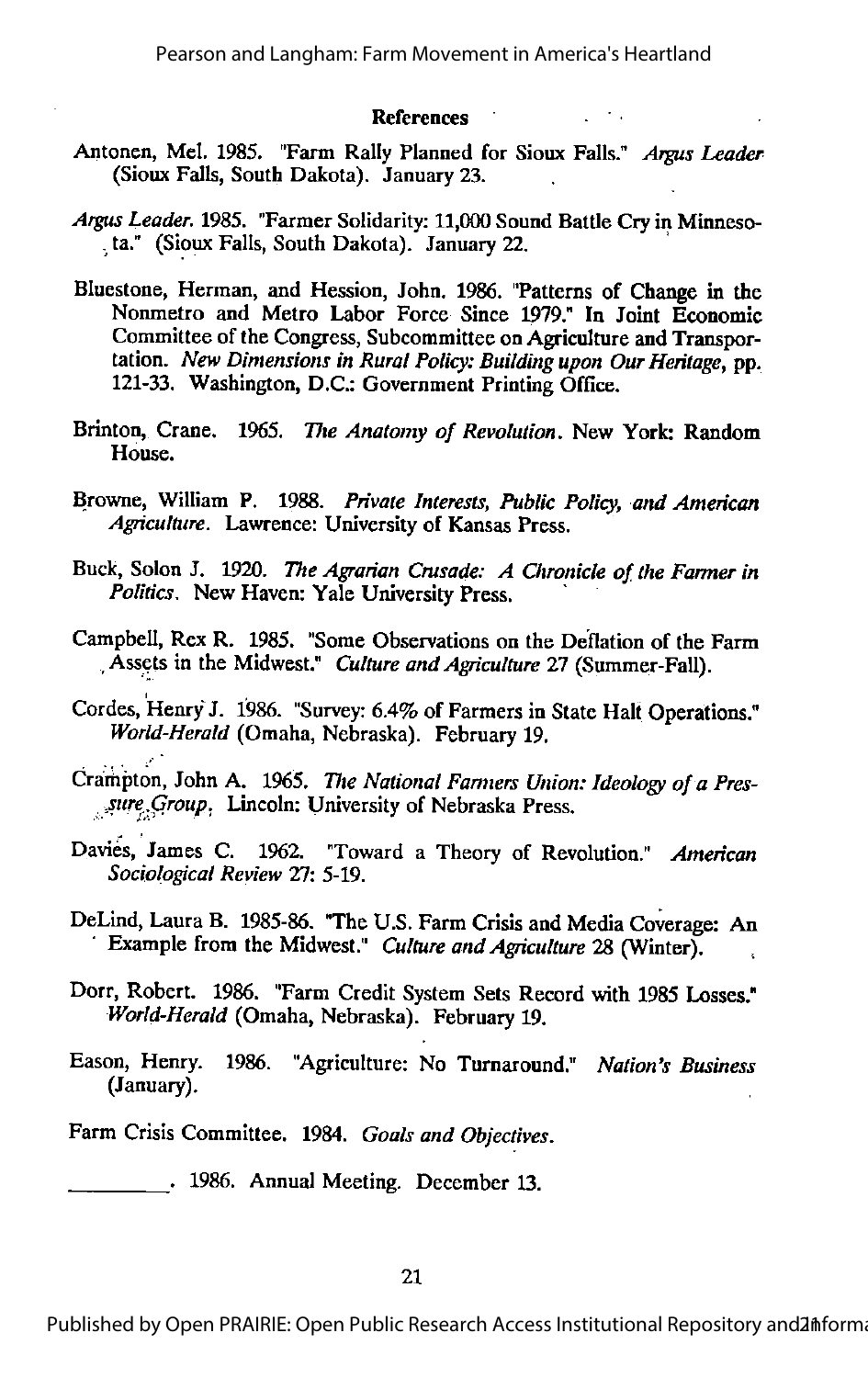Farm Crisis Committee Newsletter. 1985-86.

- Fite, Gilbert C. 1981. American Farmers: The New Minority. Bloomington: Indiana University Press.
- Flora, Cornelia B., and Johnson, Sue. 1978. "Discarding the Distaff: New Roles for Rural Women." In Thomas R. Ford (ed.) Rural U.S.A.: Persistence and Change, pp. 168-81. Ames: Iowa State University.
- Fuchser, Betty. 1986. Interview. Emerson, Nebraska. February 21.
- Fuchser, Betty and Schmedding, Ivan. 1986. Interview. Emerson, Nebraska. December 8.
- Gamson, William A. 1975. The Strategy of Social Protest. Homewood, Ill.: Dorsey Press.
- Grant, Lee. 1985. "Down and Out in America." Home Box Office Film Doc umentary. Produced by Joseph Ferry Productions.

Groundswell. 1984. Groundswell.

1985-87. Groundswell Newsletter.

Gurr, Ted Robert. 1968. "A Causal Mode of Civil Strife: <sup>A</sup> Comparative Analysis Using New Indices." American Political Science Review <sup>62</sup> (December).

1970. Why Men Rebel. Princeton: Princeton University Press.

- Hamilton, David E. 1986. "From New Era to New Deal: American Farm Policy between, the Wars." In Lawrence E. Gelfand and Robert J. Neymeyer (eds.) Agricultural Distress in the Midwest: Past and Present, pp. 19-54. Iowa City: Center for the Study of the Recent History of the United States.
- Harrison, Jay. 1985. "Wolves in Sheep's Clothing." Catholic Rural Life 35 (November).
- Heberle, Rudolph. 1951. Social Movements: An Introduction to Political Sociology. New York: Appleton-Century-Crofts.
- Heffernan, Judith Bortner. 1985. "The Effects of the Agricultural Crisis on the Health and Lives of Farm Families." Presented before the Committee on Agriculture, United States House of Representatives, Washington, D.C. May 6.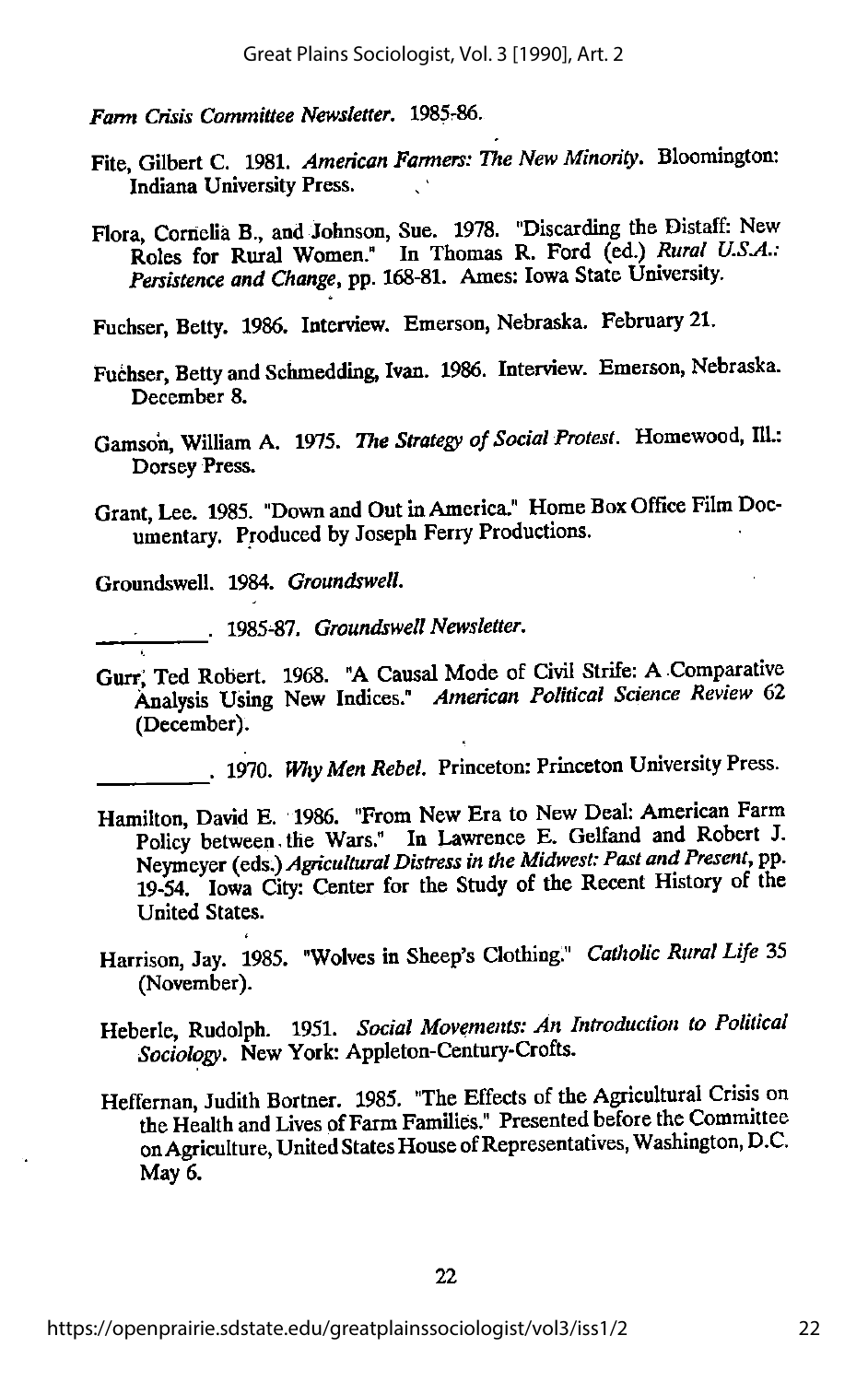- Hooper, Rex D. 1950. The Revolutionary Process: A Framework of Reference for the Study of Revolutionary Movements." Social Forces 28 (March).
- Hoover, Herbert T. 1983. "Farmers Fight Back: A Survey of Rural Political Organizations, 1873-1983." South Dakota History 13 (Spring-Summer).
- Kerbo, Harold R. 1983. Social Stratification and Inequality: Class Conflict in the United States. New York: McGraw-Hill.
- Kile, Orville M. 1948. The Farm Bureau Through Three Decades. Baltimore: Waverly Press.
- Killian, Lewis M. 1964. "Social Movements." In Robert E.L. Faris (ed.) Handbook of Modern Sociology, pp. 426-55. Chicago: Rand McNally.
- Kolko, Gabriel. 1984. Main Currents in Modern American History. New York: Pantheon Books.
- Lang, Kurt, and Lang, Gladys. 1961. Collective Dynamics. New York: Thom as Y. Crowell.
- Langham, Thomas C. 1988. "The Agricultural Crisis in the Upper Midwest: Responses to Financial Distress on the Family Farm." Great Plains Sociologist 1 (Fall).

Larson, Norman. 1986. Interview. Worthington, Minnesota. March 2.

- . 1987. Interview. Worthington, Minnesota. March 10.
- Lewontin, R.C., and Berlan, Jean-Pierre. 1986. "Technology Research, and  $\cdot$  the Penetration of Capital: The Case of U.S. Agriculture." Monthly Review 38 (July-August).
- Malcolm, Andrew H. 1985. "Farmers March in Protest in Chicago and St. Paul." New York Times. January 22.
- McNall, Scott G. 1988. Class Formation and Kansas Populism, 1865-1900. Chicago: University of Chicago Press.
- Nugent, Walter T;K. 1986. "American Farmers and the Market Economy, 1800-1920." In Lawrence E. Gelfand and Robert J. Neymeyer (ed.) Apicultural Distress in the Midwest: Past and Present, pp. 1-19. Iowa City: Center for the Study of the Recent History of the United States.
- Oberschall, Anthony. 1973. Social Conflict and Social Movements. Englewood Cliffs, NJ.: Prentice-Hall.

23

Published by Open PRAIRIE: Open Public Research Access Institutional Repository and Diform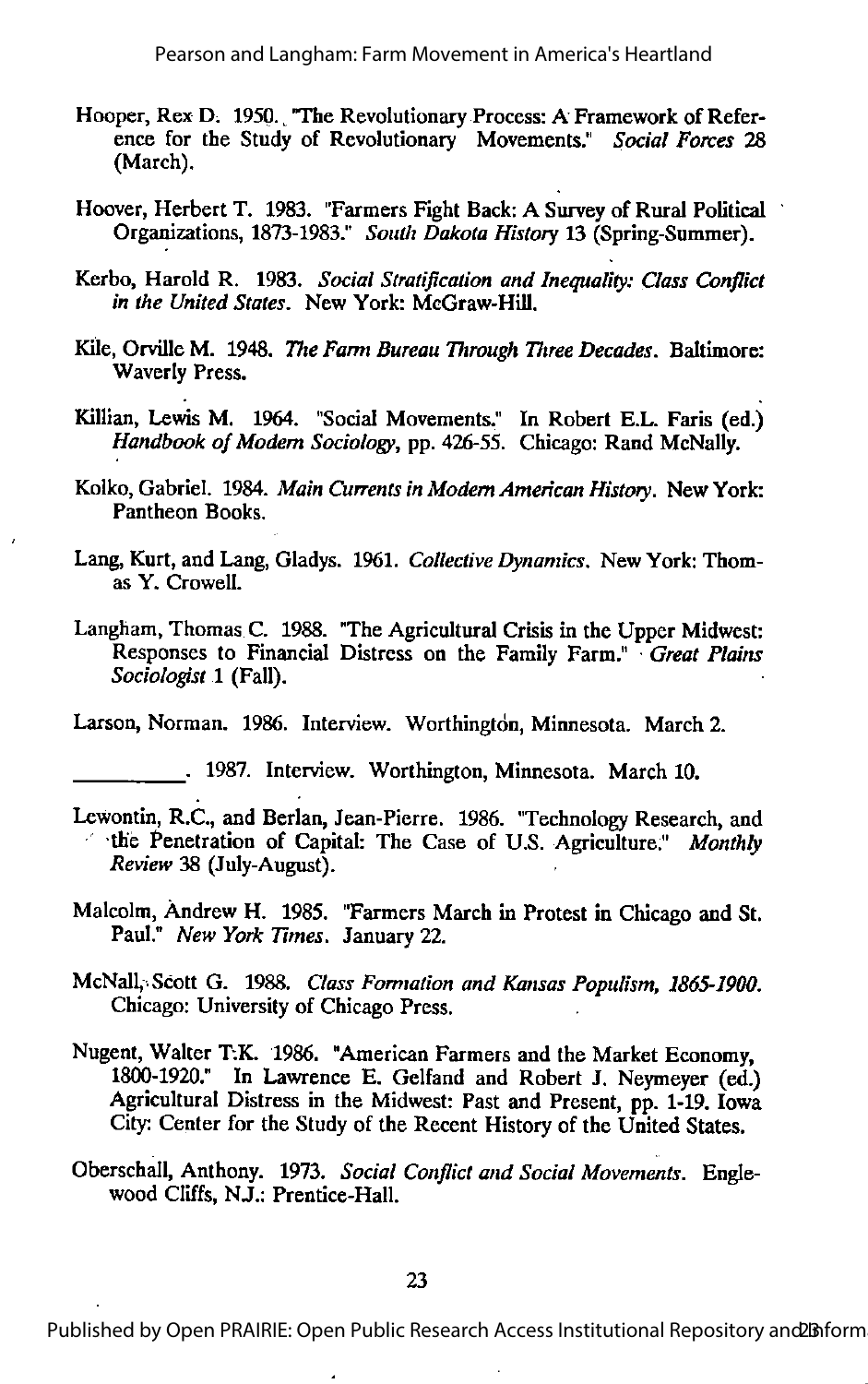- Parenti, Michael. 1986. Inventing Reality: The Politics of Mass Media. New York: St. Martin's Press.
- Polzine, Bobbi. 1986. Interview. Brewster, Minnesota. February 16. . 1987. Interview. Luverne, Minnesota. March 18.
- Rasmussen, Wayne D. 1986. "Agricultural and Rural Policy: A Historical Note." In Joint Economic Committee of the Congress, Subcommittee on Agriculture and Transportation. New Dimensions in Rural Policy: Building upon Our Heritage, pp. 32-38. Washington, D.C.: Government Printing Office.
- Roberts, Ron E., and Kloss, Robert Marsh. 1979. Social Movements: Between the Balcony and the Barricade. 2d ed. St. Louis: C.V. Mosby.
- Rogers, Everette M., and Burdge, Rabel J. 1972. Social Change in Rural Societies. Englewood Cliffs, NJ.: Prentice-Hall.
- Savola, Helvi. 1985. "The Farm Crisis and the All People's Front." Political Affairs 64 (May).
- Scholer, Michael. 1985. "A Right-Wing Overview." Catholic Rural Life 35 (November).
- Smelser, Neil J. 1973. Theory of Collective Behavior. New York: Free Press.
- Swoboda, Delores. 1986. Interview. Redwood Falls, Minnesota. February 16.
	- . 1987. Interview. Redwood Falls, Minnesota. March 10.
- Taylor, Carl C. 1953. The Farmers'Movement, 1620-1920. New York: Ameri can Book Company.
- Tilly, Charles. 1975. From Mobilization to Revolution. Reading, Mass.: Addison-Wesley.
- United States Bureau of the Census. 1985. Statistical Abstract of the United States, 1986. Washington, D.C.: Government Printing Office.
- United States Department of Agriculture. 1986. Economic Research Service. USDA Report. Spring.
- Waterfield, Larry W. 1986. Conflict and Crisis in Rural America. New York: Praeger.

Whiteing, Marie. 1986. Interview. Sioux City, Iowa. December 6.

24